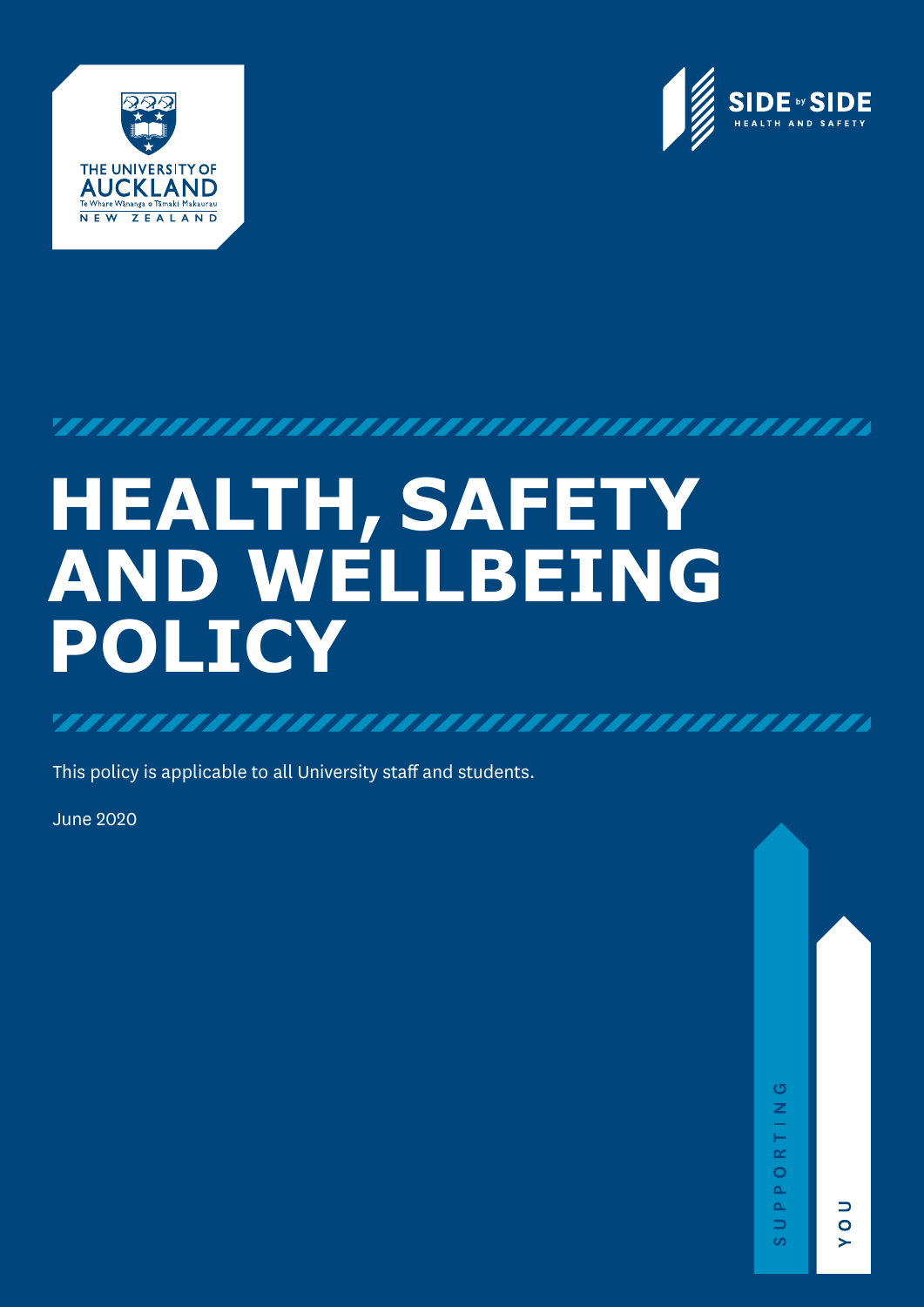

### **APPLICATION**

This policy is applicable to all University staff and students.

### **PURPOSE**

This policy aims to assist staff and students to understand their responsibilities with respect to health, safety and wellbeing at the University, and in turn help set their expectations of the University.

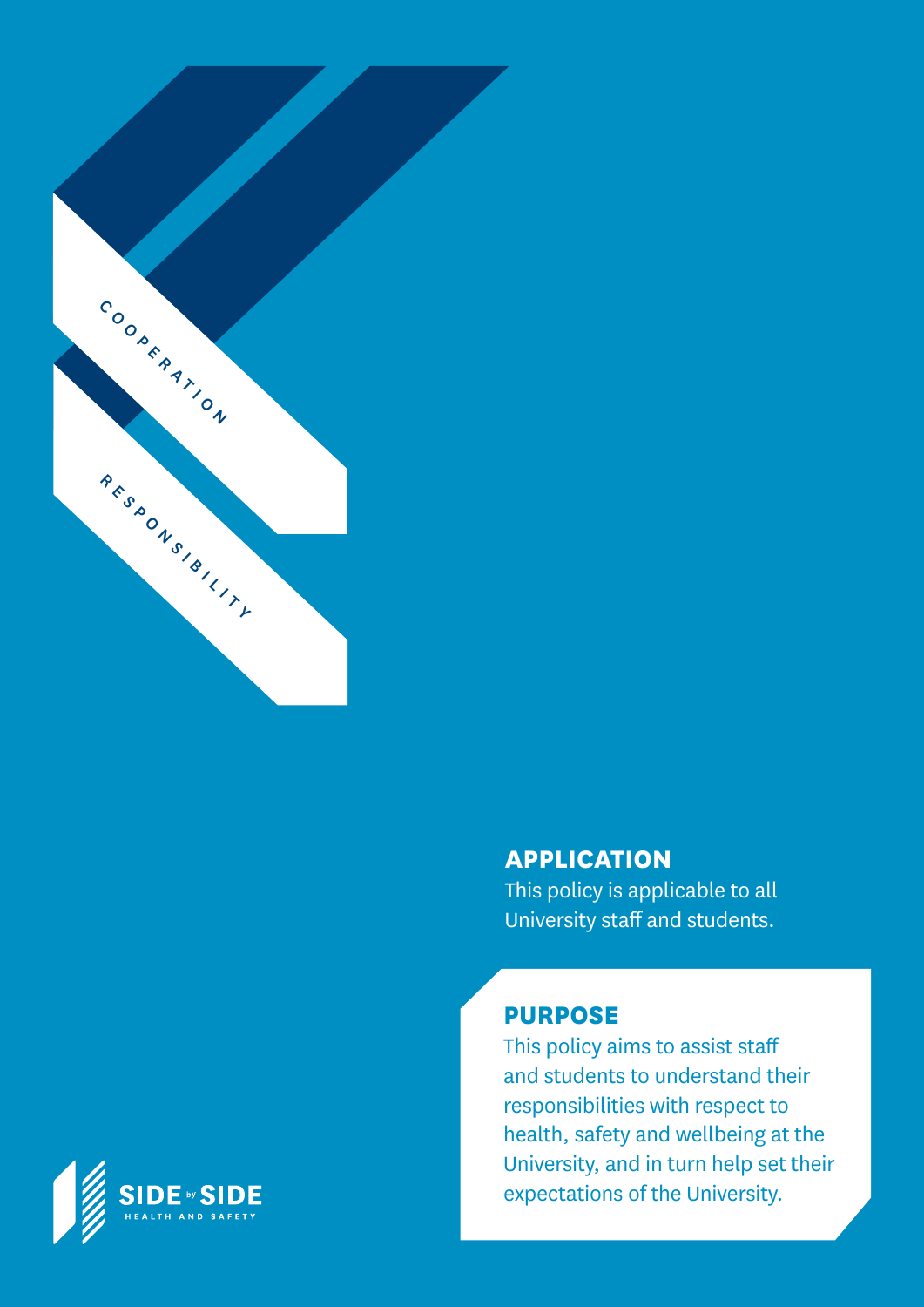### **CONTENTS**

<u>TITTI TITTI TITTI TITTI TITTI TITTI TITTI TITTI TITTI TITTI TITTI TITTI TITTI TITTI TITTI TITTI TITTI TITTI TI</u>

#### **STRUCTURE**

This policy consists of 3 main sections:

**Health, Safety and Wellbeing Policy Statement**, gives an understanding of the principles and focus for health,safety and wellbeing within the University of Auckland.

**General Management Statements**, provide an outline of the intent and University of Auckland approach to key areas of health, safety and wellbeing.

#### **Roles and Responsibilities**,

details the specific responsibilities for different roles within the organisation. Individuals should refer to the section(s) that relate to their role within the University.

For reference, appendices A, B and C provide further clarification on the overarching governance model, delegation path for approvals, and health, safety and wellbeing management system respectively.

|                                                                 |      | <b>FOREWORD</b>                                                        |    |  |
|-----------------------------------------------------------------|------|------------------------------------------------------------------------|----|--|
|                                                                 |      | <b>GOVERNANCE - Council's Charter of Responsibilities</b>              | 3  |  |
|                                                                 |      | LEADERSHIP AND MANAGEMENT - Introduction                               | 4  |  |
|                                                                 |      | UNIVERSITY OF AUCKLAND - Health, Safety and Wellbeing Policy Statement | 5  |  |
|                                                                 |      | MANAGEMENT OF HEALTH, SAFETY AND WELLBEING - General Outline           | 6  |  |
| STATEMENTS OF RESPONSIBILITIES FOR HEALTH, SAFETY AND WELLBEING |      |                                                                        |    |  |
|                                                                 | 1.   | The Vice-Chancellor                                                    | 7  |  |
|                                                                 | 2.   | Deans of Faculties and Directors of Service Divisions                  | 8  |  |
|                                                                 | 3.   | Academic Heads of Schools (Department) / Directors of Service          | 9  |  |
|                                                                 | 4.   | <b>Directors of Faculty Operations</b>                                 | 10 |  |
|                                                                 | 5.   | Line Managers and Academic Leaders                                     | 11 |  |
|                                                                 | 6.   | All Staff                                                              | 13 |  |
|                                                                 | 7.   | <b>All Students</b>                                                    | 14 |  |
|                                                                 | 8.   | Director of Human Resources and Associate                              |    |  |
|                                                                 |      | Director of Health, Safety and Wellbeing                               | 15 |  |
|                                                                 | 9.   | <b>Director of Property Services</b>                                   | 16 |  |
|                                                                 | 10.  | Health, Safety and Wellbeing Managers                                  | 17 |  |
|                                                                 | 11.  | Facilities and Services Managers/Technical Services Managers           | 18 |  |
|                                                                 | 12.  | Deputy Vice-Chancellor (Research) - Licensed Operator                  | 19 |  |
|                                                                 | 12.1 | Hazards and Containment Manager                                        | 20 |  |
|                                                                 | 13.  | Health, Safety and Wellbeing Representatives                           | 21 |  |
|                                                                 | 14.  | Staff with specific health, safety and wellbeing responsibilities      | 22 |  |
| APPENDIX A - Governance and Organisation                        |      |                                                                        | 23 |  |
| APPENDIX B - Policy and Protocol Delegation                     |      |                                                                        | 24 |  |
|                                                                 |      | APPENDIX C - Policy and Protocol Structure                             | 25 |  |
| APPENDIX D - Glossary of Terms                                  |      |                                                                        | 26 |  |
| <b>CONTACTS</b><br>27                                           |      |                                                                        |    |  |
|                                                                 |      |                                                                        |    |  |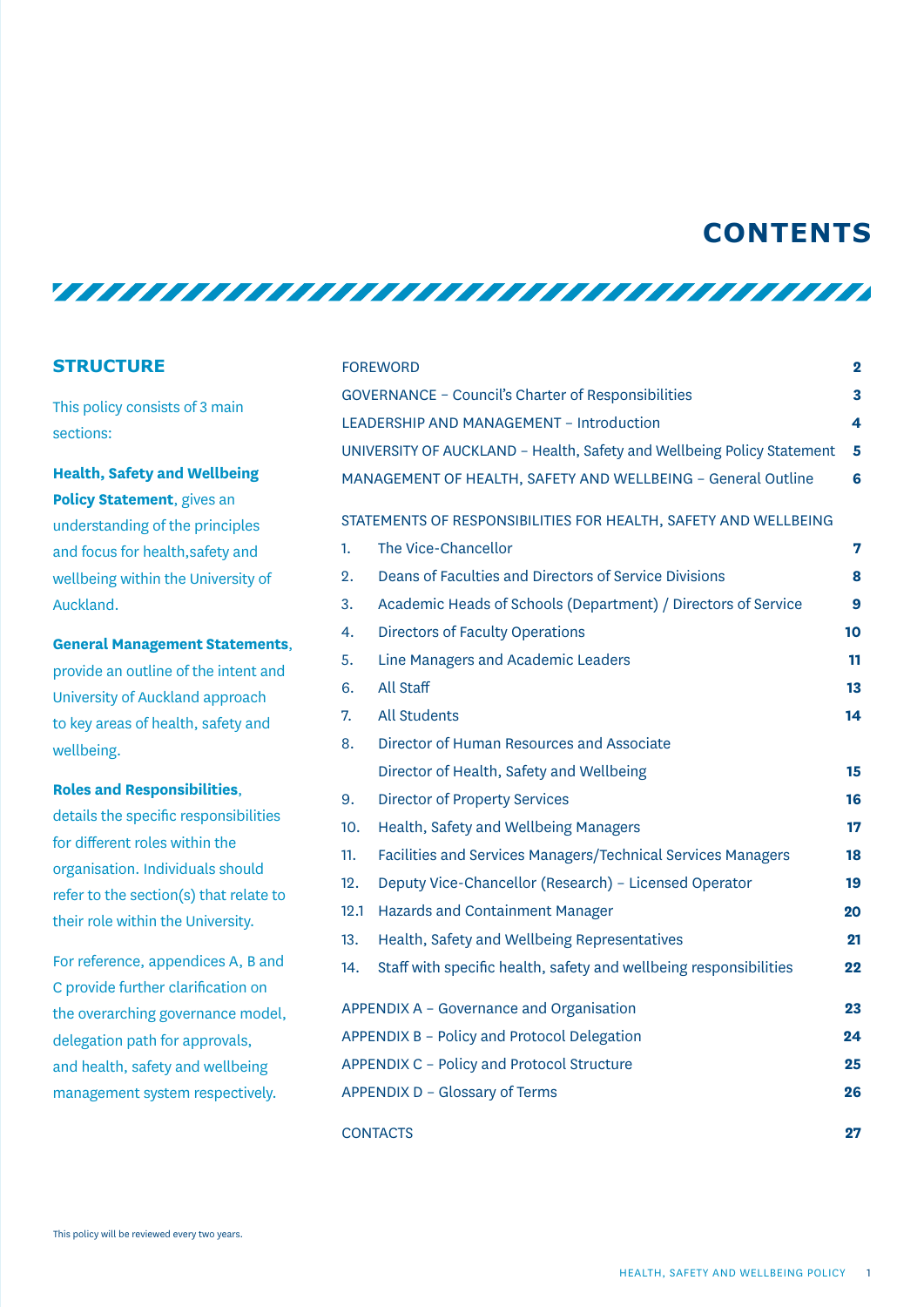### **FOREWORD**

**As a community the University must go beyond legislative compliance to a culture that is proactive in supporting the health, safety and wellbeing of all its members.**

The University places the safeguarding of the health, safety and wellbeing of its community at the heart of its Strategic Plan including it as a strategic objective, 'A safe and healthy environment'. As the governing body of the University, the Council is committed to providing a safe and healthy workplace, for staff, students and visitors, which the University will achieve by:

• Ensuring that all our leaders demonstrate a serious commitment to sound health, safety and wellbeing working practices.

- Ensuring that all our leaders, staff and students share a mutual commitment to building and maintaining healthy and safe work, research and study practices.
- Receiving regular reports of our accident and incident rates, and other performance measures, which should be at or better than appropriate sector norms.
- Ensuring that our organisational culture is characterised by attitudes to health, safety and wellbeing which are proactive, responsible and based on mutual respect and regard.

Legislation imposes statutory duties on the University, its governors, its leaders and its staff, (generally and in relation to specific health, safety and wellbeing topics), whilst civil law imposes a wider duty of care to protect staff, students and other people from harm. But as a community the University must go beyond legislative compliance to a culture that is proactive in supporting the health, safety and wellbeing of all its members.

This transformation will require commitment from each and every member of staff and students, working with our health, safety and wellbeing policy and University practices, to build a culture of 'zero work-related injury and ill-health'. I know that I can rely on your support to achieve this result, for the benefit of all.



Scott St John Chancellor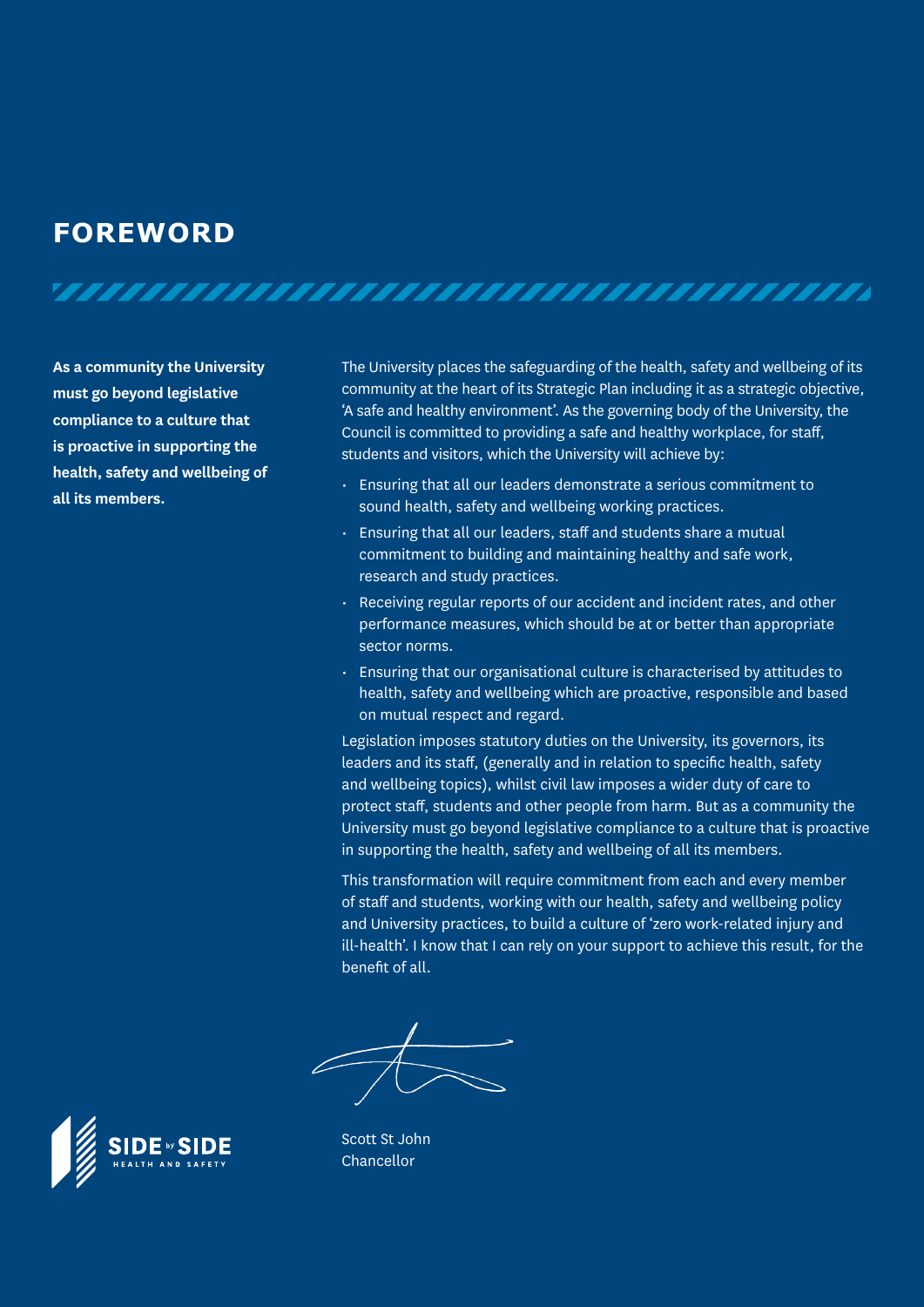### **GOVERNANCE**

#### **Council's Charter of Responsibilities**

As The University's governing body, the Council carries ultimate responsibility for the health, safety and wellbeing of all members of the University community.

#### **1.1**

As The University's governing body, the Council carries ultimate responsibility for the health, safety and wellbeing of all members of the University community (staff, students, visitors and other individuals) whilst on the institution's premises and in other places where they might be affected by the University's operations.

The Council itself is required to:

- Satisfy itself that the University has an appropriate written Statement(s) of Policy on Health, Safety and Wellbeing, along with effective arrangements to implement them.
- Ensure that an effective mechanism by which staff are consulted on health, safety and wellbeing is provided.
- Ensure that a University-level health, safety and wellbeing committee is set up and meets regularly.
- Ensure that facilities for staff to appoint Health, Safety and Wellbeing Representatives, are provided, and enable them to discharge their responsibilities.
- Receive regular reports from representatives of the University management team and via the University Health, Safety and Wellbeing Committee.
- Be notified of any incidents carrying a major risk to health, safety and wellbeing, any enforcement action taken against the University community and any response taken in relation to these.

#### **1.2**

In discharging these responsibilities, the Council is advised in particular by the Vice-Chancellor; the Director of Human Resources and the Associate Director of Health, Safety and Wellbeing.

#### The Council will:

- Receive an annual report on health, safety and wellbeing from the Health, Safety and Wellbeing Committee, and the Audit and Risk Committee.
- Be kept up to date with an overview of the key risks or dangerous activities undertaken within the University throughout the year.
- Be notified of any untoward incidents carrying a major risk to health, safety and wellbeing, of any enforcement action taken against the University by WorkSafe New Zealand, the Ministry of Primary Industries, Accident Compensation Corporation, Environmental Protection Authority, the Fire Authority or the New Zealand Police Authority and of the action taken in respect of such incidents or enforcement action.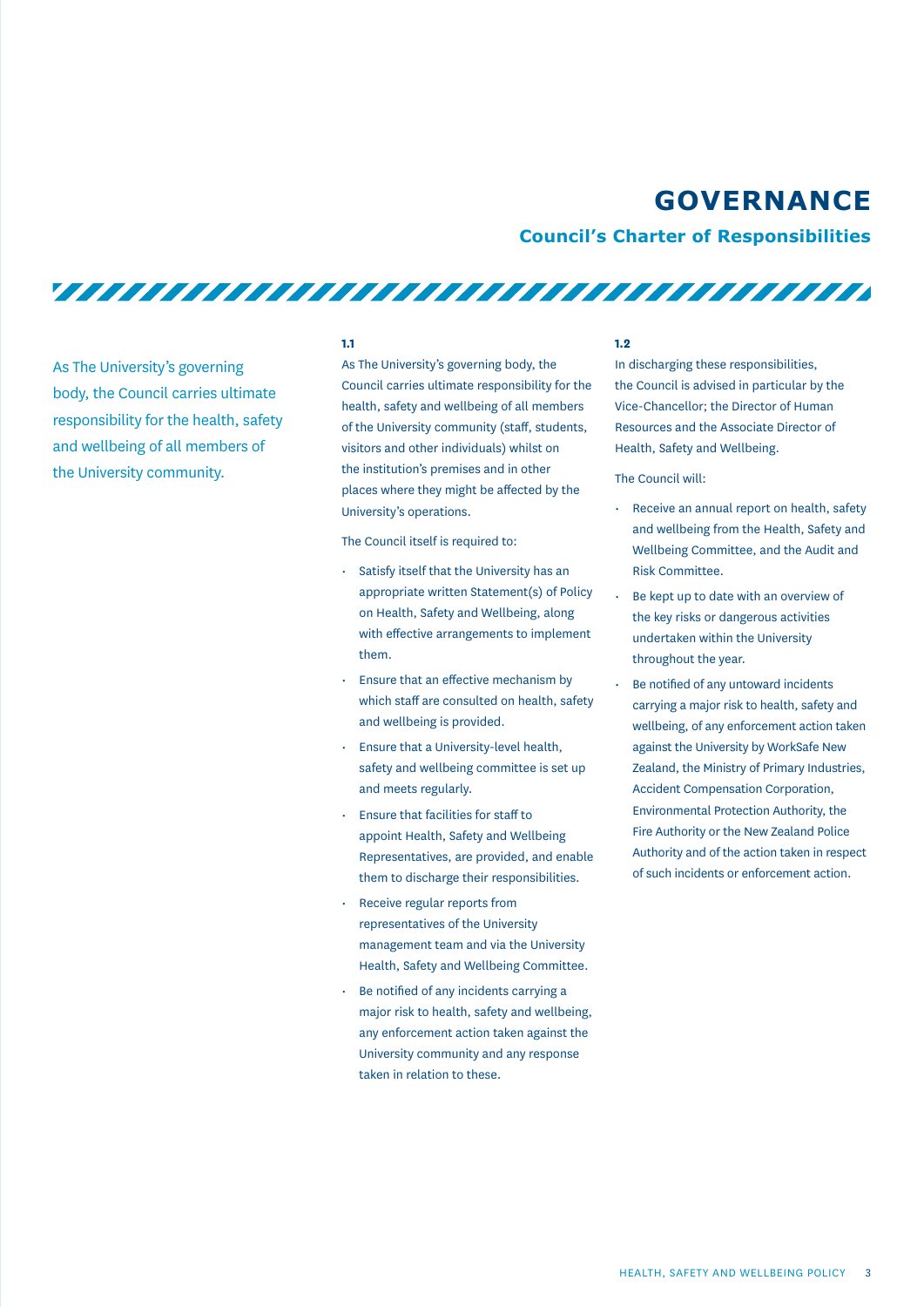### **LEADERSHIP AND MANAGEMENT**

**Introduction**

**Health, safety and wellbeing has a vital role to play in supporting and enabling education, research and knowledge exchange at our University… working together we can make further improvements and sustain a safe and supportive environment in which both staff** 

**and students can flourish.**

As the University's Chief Executive and the employer of all staff, I share the Council's commitment to ensuring that the University is a community in which health, safety and wellbeing are accorded a high priority.

Health, safety and wellbeing has a vital role to play in supporting and enabling education, research and knowledge exchange at our University. We work in partnership with the health, safety and wellbeing representatives to achieve the required level of protection and compliance and develop effective health, safety and wellbeing management practices.

All members of staff are required to familiarise themselves with the Policy, which helps us to understand our health, safety and wellbeing responsibilities and how these affect our work. I would encourage you to discuss the Policy in your teams and with colleagues and ensure that good health, safety and wellbeing practices are followed at all times.

The University of Auckland is responsible for the health, safety and wellbeing of its staff, students and visitors whilst working and studying. This is achieved by managing health, safety and wellbeing through risk assessment and risk control.

This policy can be encapsulated in the following "things that you should know" about health, safety and wellbeing, to which all members of our community must be committed:

- Ensure your own health, safety and wellbeing and that of others that may be affected by your work.
- To cooperate with the University on matters of health, safety and wellbeing.
- To be aware of emergency procedures.

- Be aware of both University and local standards and procedures.
- Be aware of local hazards in your area.
- To report any concerns you may have regarding health, safety and wellbeing.
- To carry out/be involved, as appropriate, in the risk assessments associated with your work.

We all have a role to play and by continuing to be vigilant and working together we can make further improvements and sustain a safe and supportive environment in which both staff and students can flourish.



DFrequall

Dawn Freshwater Vice-Chancellor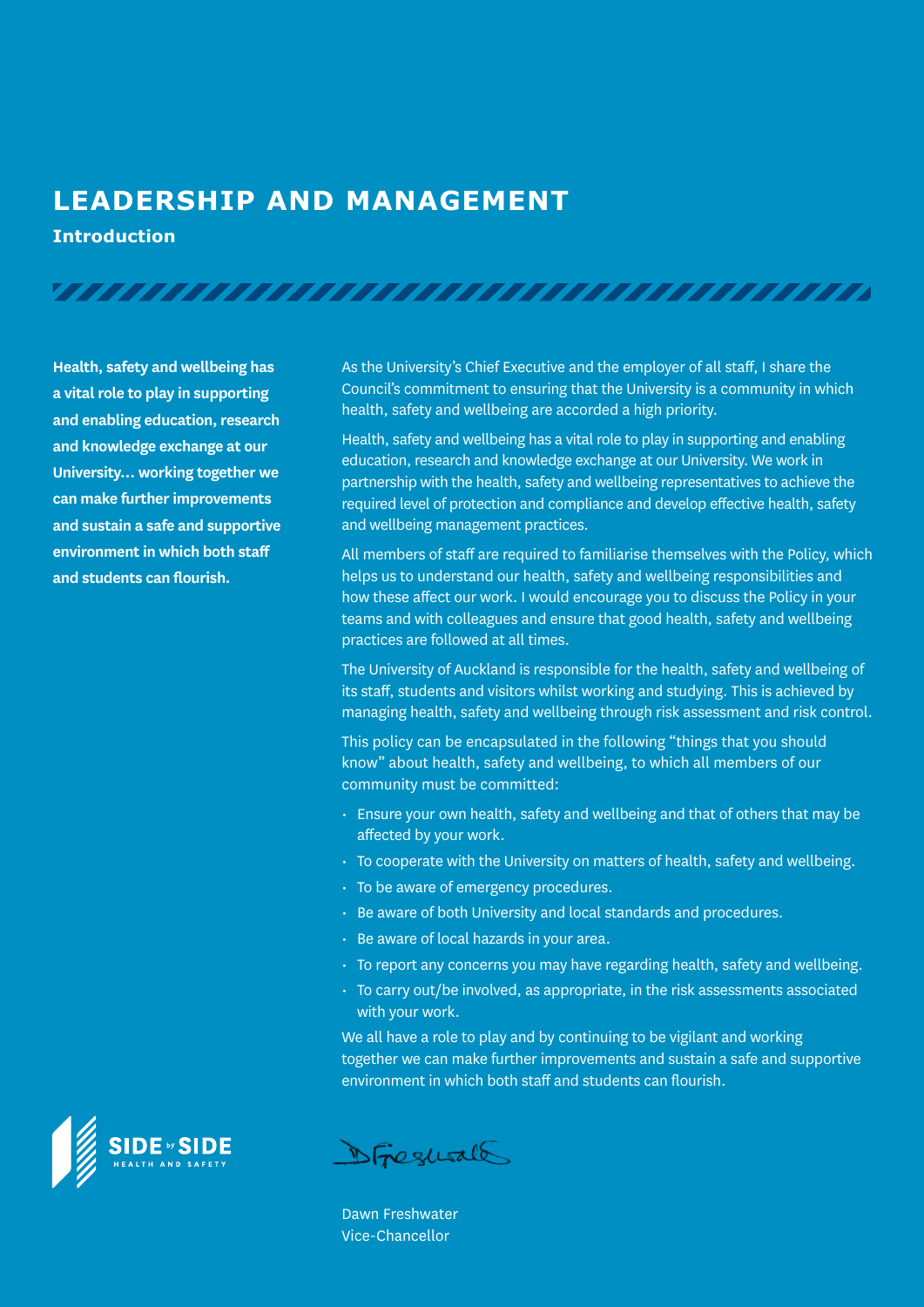# **UNIVERSITY OF AUCKLAND**

**Health, Safety and Wellbeing Policy Statement**

<u>TITTI TITTI TITTI TITTI TITTI TITTI TITTI TITTI TI</u>

The effective delivery of the policy requires everyone to accept a personal responsibility for health, safety and wellbeing.

We will provide professional and competent support and advice to all members of our community.

The University of Auckland believes that the health, safety and wellbeing of all members of its community is among its highest priorities. The University is committed to the highest standards of health, safety and wellbeing through continual improvement and the control of risk whilst ensuring the continued delivery of world-class education and research. To achieve this, the University will ensure effective management of risk by setting and reviewing a quality-based occupational health, safety and wellbeing management system, and by allocating the resources necessary to attain these objectives. The University will also define clear management systems and ensure the engagement of all of our staff through consultation with them and their representatives, when considering the actions necessary to meet this policy.

It is the Policy of this University to:

- **1.** Demonstrate excellent health, safety and wellbeing practices, with a view to adopting a sector leading approach
- **2.** Recognise that a healthy, safe and supportive working environment can positively affect the mental health of staff and students
- **3.** Develop a culture of mutual accountability based upon clearly defined roles, responsibilities, and taking action
- **4.** Provide effective leadership and support to help staff and students know what they need to do, how their work contributes to the University and communicates and discuss change effectively
- **5.** Implement the Health, Safety and Wellbeing Policy via topic protocols that define University specific good practice standards, procedures, guidance, and competency requirements
- **6.** Define health, safety and wellbeing responsibilities for role-holders (as articulated later in this document and in topic protocols)
- **7.** Consult and actively promote participation with staff, students and contractors to ensure they have the commitment, training, skills, knowledge and resources to maintain a healthy and safe environment
- **8.** Implement effective communication and consultation systems for health, safety and wellbeing
- **9.** Establish risk management systems to prevent injury and ill health
- **10.**Commit to pursuing and delivering the best rehabilitation practices following a work or non-work injury or illness
- **11.** Implement effective systems to measure, appraise and report on health, safety and wellbeing performance in partnership with staff and their representatives
- **12.**Put in place mechanisms to continuously improve health, safety and wellbeing performance, and learn from our incidents by encouraging staff to report accidents (including ill-health), incidents (including near misses) and non-conformity
- **13.**Have a University level Health, Safety and Wellbeing Committee that meets quarterly
- **14.**Develop processes whereby health, safety and wellbeing is considered during the design, planning and conduct of all activities at the University
- **15.**Develop and continue to improve an occupational health, safety and wellbeing management framework based upon the requirements of the ACC scheme, AS / NZ 4801, OHSAS 18001, ISO 45001, and World Health Organisation models or other standards considered to lead to good practice.

To be effective, delivery of the policy necessitates everyone to accept a personal responsibility for health, safety and wellbeing. The University will provide professional and competent support and advice to all members of its community.

Scott St John Chancellor

Shoghtle

Dawn Freshwater Vice-Chancellor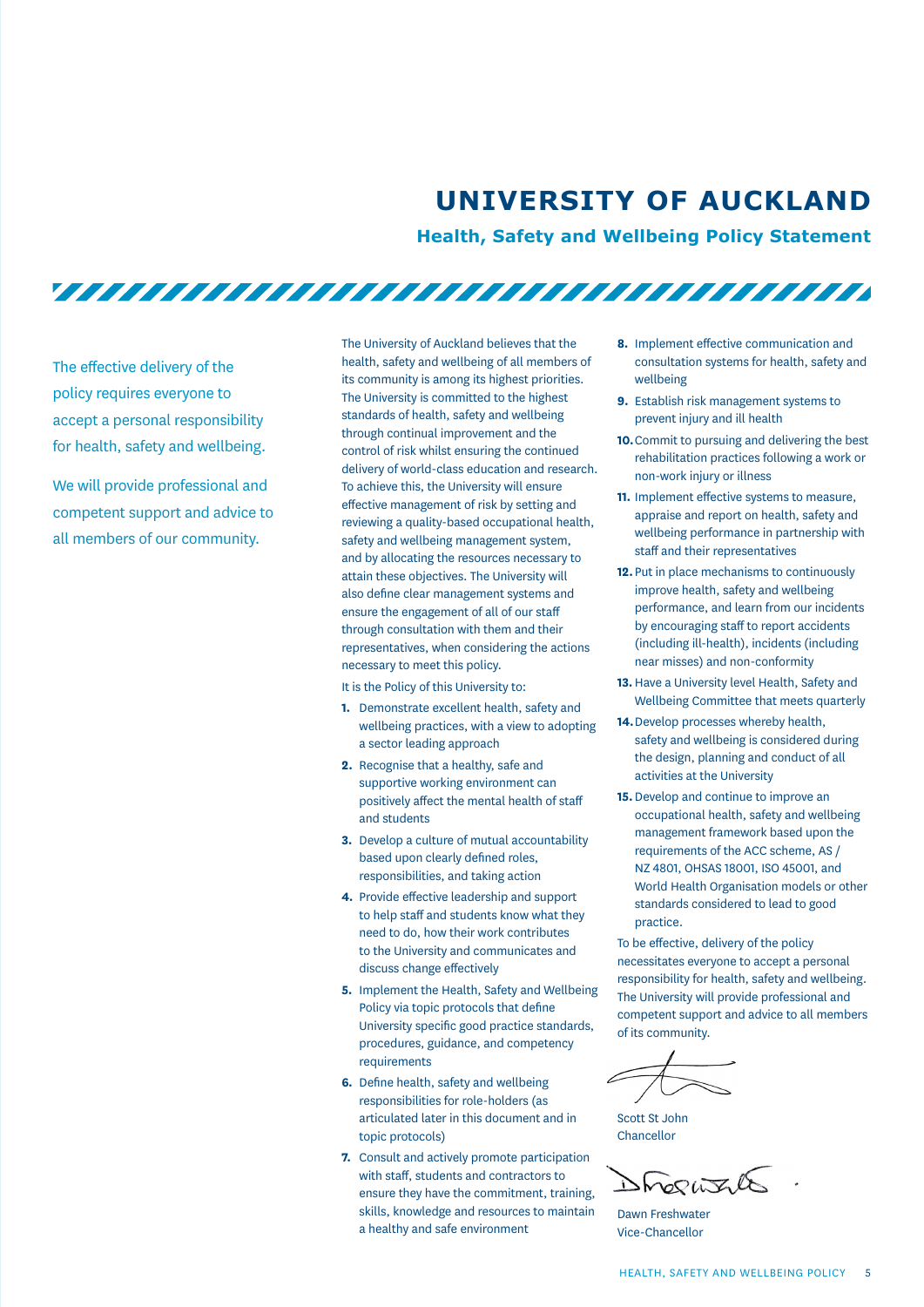### **MANAGEMENT OF HEALTH, SAFETY & WELLBEING**

**General Outline Statement of Responsibilities for Health, Safety and Wellbeing by Role**

<u>TITTI TITTI TITTI TITTI TITTI TITTI TITTI TITTI TITTI TITTI TITTI TITTI TITTI TITTI TITTI TITTI TITTI TITTI TI</u>

Every member of the University community has a responsibility to maintain excellent health, safety and wellbeing practice; this responsibility increases incrementally through the levels of the line management structure.

Every member of the University community has a responsibility to maintain excellent health, safety and wellbeing practice; this responsibility increases incrementally through the levels of the line management structure.

To enable staff and students to understand what is expected of them, the Council and senior management formally translates the duties laid upon it through legislation, civil law and its own expectations in three ways:

As the Health, Safety and Wellbeing Policy Statement (see page 5) which sets out the University's commitment to health, safety and wellbeing.

As an identified set of responsibilities for each staff member's role, set out in this section. These responsibilities cannot be delegated, however the actions needed to fulfil them can be delegated to other role-holders. In addition all members of staff and students have shared responsibilities.

In a series of documented standards which set out what the University expects to be achieved for each individual health, safety and wellbeing topic.

The responsibility to achieve each standard is aligned through the recognised line management structure as set out below. Standards are written and produced by the University Health, Safety and Wellbeing Service, acting as the designated competent person(s) as authorised by the Vice-Chancellor.

They follow a comprehensive consultation process, with the University community, and the approved versions can be found at; **www.auckland.ac.nz/en/about/theuniversity/how-university-works/policyand-administration/health-and-safety.html**

Each standard must be attained by all faculties and service divisions across the University community. Sometimes a topic requires a specific Health, Safety and Wellbeing procedure to be followed, a particular Form to be completed and/or a certain Level of Training to be achieved, to protect people from harm; if this is the case the health, safety and wellbeing procedure, University-approved form and/or training matrix will be identified in the standard.

Extra guidance is also provided centrally to suggest ways in which a standard could be attained. This includes guidance for Heads of School (Department) / Directors of Service with suggested actions for relevant roles, proposed templates, information sheets etc. and where necessary can be translated operationally at a local level with support from the Health, Safety and Wellbeing Managers.

Together, these documents (standard, health, safety and wellbeing procedure, training matrix, guidance, forms, monitoring documents, etc.) form what the University terms a "health, safety and wellbeing protocol" and should be read in conjunction with the responsibilities set out in this policy.

**SIDE by SIDE**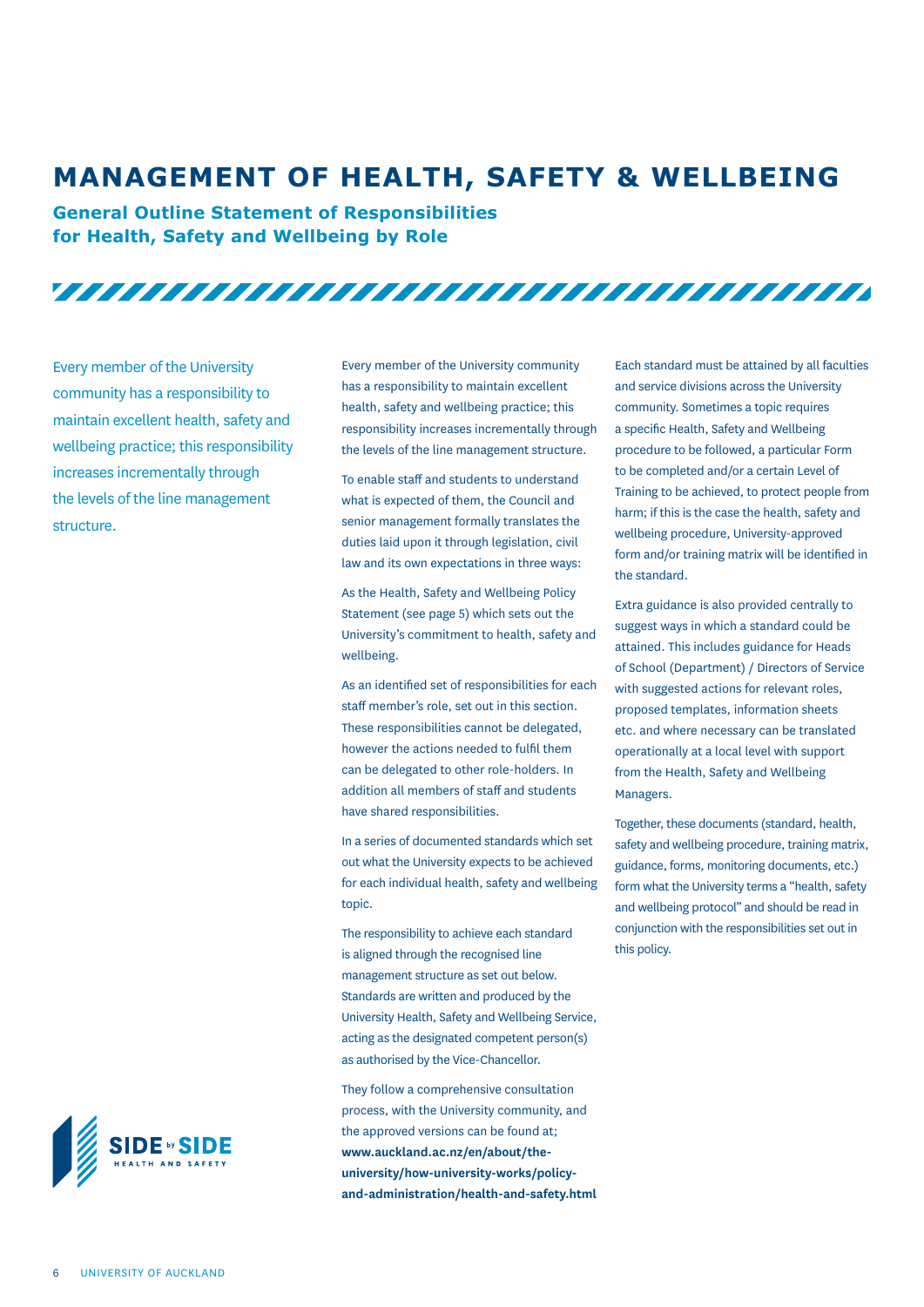### **1.0 THE VICE-CHANCELLOR**

As the Employer of all staff, the Vice-Chancellor has a legal responsibility, alongside the Council, for ensuring that the University Community complies with relevant health, safety and wellbeing legislation.

#### **1.1**

As the Employer of all staff, the Vice-Chancellor has a legal responsibility, alongside the Council, for ensuring that the University Community complies with relevant health, safety and wellbeing legislation and, in particular, will:

<u>TITTI TITTI TITTI TITTI TITTI TITTI TITTI TITTI TITTI TITTI TITTI TITTI TITTI TITTI TITTI TITTI TITTI TITTI TI</u>

- Ensure the University has a policy on the management of health, safety and wellbeing and that this policy is communicated to all staff.
- Ensure that structures, systems, resources and procedures are in place to secure implementation of this policy and associated protocols.
- Either personally chair or arrange for a Deputy Vice-Chancellor to chair the University Health, Safety and Wellbeing Committee to ensure consultation with staff both directly and via their representatives.
- Ensure the policy is reviewed on a biennial basis.

#### **1.2**

The Vice-Chancellor also has the authority to take whatever executive action is considered necessary to prevent serious harm to individuals and/or to the University Community; in exceptional circumstances, this may include summarily closing down University buildings, sites, operations or activities.

#### **1.3**

On a day-to-day basis, the Vice-Chancellor delegates this executive action to members of the Senior Leadership Team. In the absence of the Vice-Chancellor an 'acting' Vice-Chancellor is always nominated.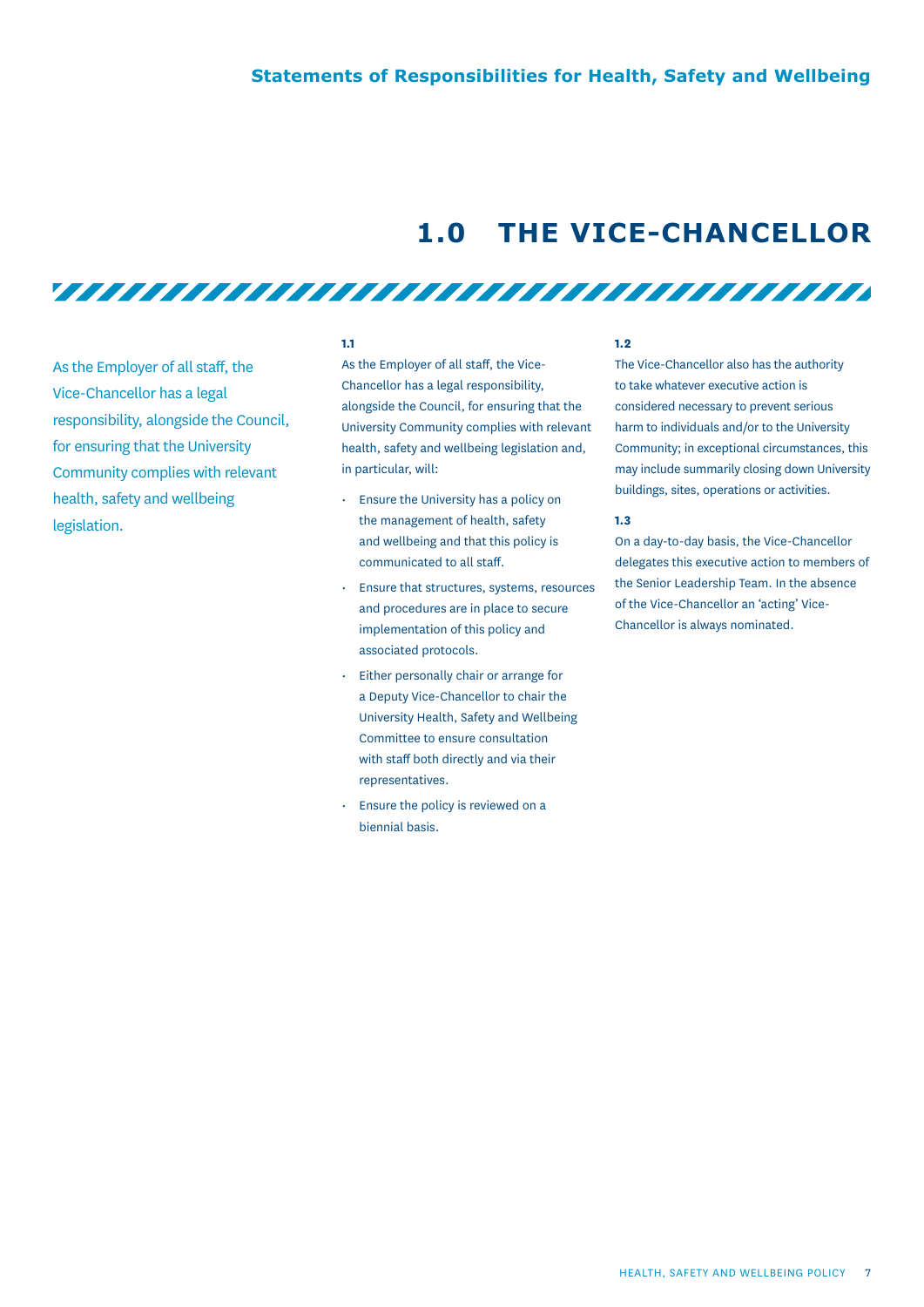### **2.0 DEANS OF FACULTIES AND DIRECTORS OF SERVICE DIVISIONS**

Deans of Faculties and Directors of Service Divisions are responsible for ensuring compliance with health, safety and wellbeing matters on a day-to-day basis.



Deans of Faculties and Directors of Service Divisions are responsible for ensuring compliance with health, safety and wellbeing matters on a day-to-day basis. They are therefore responsible through the Vice-Chancellor to the Council for ensuring compliance with the requirements of the University's Health, Safety and Wellbeing Policy, and generally for ensuring, in the areas for which they are responsible, that there are satisfactory standards, procedures, mechanisms and guidelines in place to provide a health, safety and wellbeing environment for staff, students and visitors (including contractors).

#### **2.2**

In particular, Deans of Faculties and Directors of Service Divisions will:

- Provide leadership and governance which supports and strengthens our health, safety and wellbeing culture.
- Define a clear health, safety and wellbeing management structure in their area to support the implementation of University policy and protocols, including the effective completion of risk assessments and the appropriate corrective actions.
- Produce and disseminate a faculty or service division health, safety and wellbeing plan and resource it.
- Work in partnership with the Health, Safety and Wellbeing Service, including their Health, Safety and Wellbeing Managers and other specialists, to ensure implementation of University health, safety and wellbeing protocols.
- Put in place mechanisms (e.g. health, safety and wellbeing committee) to assure and monitor the implementation of the policy and protocols.
- Chair their faculty/ service division health, safety and wellbeing committee.
- Ensure that Health, Safety and Wellbeing Representatives are fully consulted as equal partners in inspections and meetings and with the formulation of local arrangements.
- Ensure that appropriate staff are nominated to fulfil specific health, safety and wellbeing functions including Health, Safety and Wellbeing Coordinators, Incident Triagers, and any other roles identified within the protocols.
- Identify people responsible for health, safety and wellbeing management for any visiting staff and contract workers within their remit.
- Ensure that risk assessments identify where health surveillance is required and that staff are then referred to the appropriate occupational health provider.
- Ensure that staff and students receive training and induction (and records are kept), and are competent to undertake tasks safely, with adequate time, resources and support.
- Ensure that all staff and students have the appropriate level of supervision, information and personal protective equipment.
- Ensure that all staff are involved by promoting two-way communication relating to health, safety and wellbeing.
- Ensure that faculty and service division engaged contractors receive induction (and records are kept), and are competent to undertake tasks safely, with adequate time, resources and supervision.
- Promote the importance of reporting accidents (including ill-health), incidents (including near misses) and non-conformities affecting work and be involved with investigations.
- Monitor and review health, safety and wellbeing performance within their remit.
- Ensure processes are in place to address breaches of this policy or its associated protocols.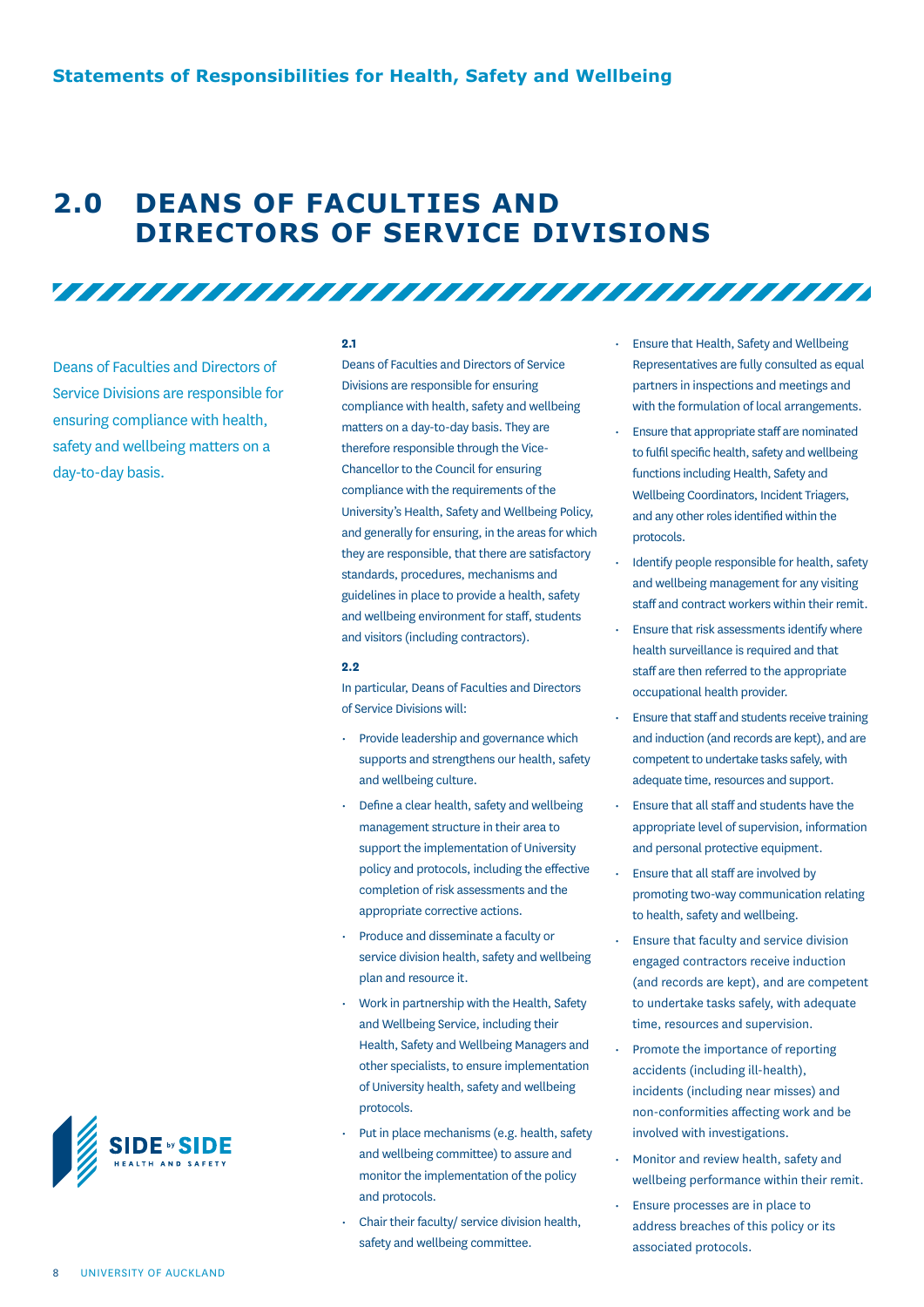### **3.0 ACADEMIC HEADS OF SCHOOLS (DEPARTMENT)/DIRECTORS OF SERVICE**

Academic Heads of School (Department) / Directors of Service have an important role in providing leadership with regard to health, safety and wellbeing.

While the Dean of Faculty/Director of Service Division remains ultimately responsible for health, safety and wellbeing, in practice the day-to-day management responsibilities for implementing health, safety and wellbeing policies and procedures rest with Academic Heads of School (Department)/ Directors of Service. Academic Heads of School (Department)/Directors of Service are therefore responsible in their area for the detailed implementation of the points listed in 2.2 on page 8. Notwithstanding this, Academic Heads of School (Department)/ Directors of Service also have an important role in providing leadership with regard to health, safety and wellbeing, and will:

<u>TITTI TITTI TITTI TITTI TITTI TITTI TITTI TITTI TITTI TITTI TITTI TITTI TITTI TITTI TITTI TITTI TITTI TITTI TI</u>

- Work in partnership with the Health, Safety and Wellbeing Managers and other specialists from the Health, Safety and Wellbeing Service.
- Provide leadership within their school (department)/service for health, safety and wellbeing by being aware of the current performance in their area and ensuring health, safety and wellbeing is a regular agenda item in leadership meetings.
- Adopt and implement this policy and protocols, and set up local arrangements to manage the hazards in their area via the risk assessment process.
- Ensure that significant hazards and people who could be harmed, are identified and recorded in risk assessments.
- Ensure that these risk assessments are regularly reviewed and that the controls identified are implemented and communicated to affected people.
- Put in place improvements in the management of workplace health with support from the occupational health practitioner.
- Ensure that all staff and students have the appropriate level of induction, training and supervision, are deemed capable (competent), and that this is recorded.
- Ensure that all staff and students have the appropriate personal protective equipment and wear/use it.
- Chair their school (department)/service health, safety and wellbeing committee.
- Inform the Dean of Faculty or Director of Service Division of any health, safety and wellbeing performance issues and achievements.
- Formally address any breaches of this policy or its associated protocols following locally agreed processes.
- Appoint staff to fulfil specific health, safety and wellbeing roles as identified within the protocols. These could include First Aiders, Fire Wardens, Radiation Safety Coordinators, Laser Safety Officers, Incident Triagers and Field Activity Coordinators.

In particular it is important at school (department)/service level to ensure that risk assessments are completed and are:

- Written to a consistent and reasonable standard.
- Maintained (so that they relate to current work in progress).
- Properly documented.
- Retained, as appropriate, for future reference and any significant issues referred to the Dean of Faculty, Director of Service Division etc.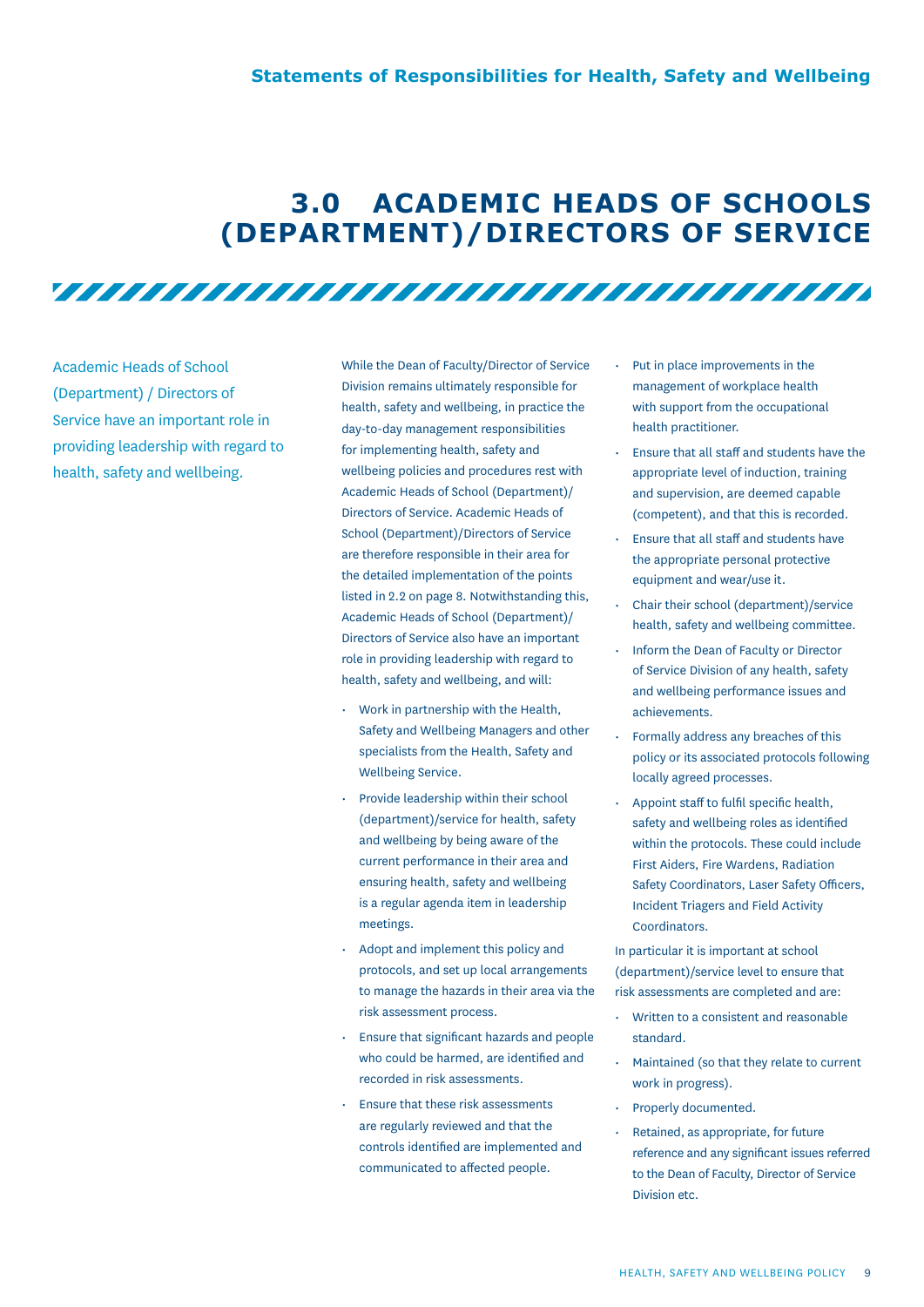### **4.0 DIRECTORS OF FACULTY OPERATIONS**

Director of Faculty Operations have an important role in providing a leadership and an operational support role with regard to health, safety and wellbeing in the Faculty. Directors of Faculty Operations will:

• Provide a leadership and an operational support role with regards to the implementation of the University health, safety and wellbeing strategy in the faculty.

- Integrate health, safety and wellbeing policy and protocols into plans and objectives for their areas of responsibility.
- Work in partnership with the Associate Director of Health, Safety and Wellbeing, including Health, Safety and Wellbeing Managers and other specialists, to ensure that support and where appropriate resources are in place to enable line managers to monitor, review and report on health, safety and wellbeing performance in their areas of responsibility.
- Provide leadership and resources to the implementation and continuous improvement of health, safety and wellbeing in the faculty.
- Ensure professional staff in their faculty are provided with health, safety and wellbeing induction, training and supervision relevant to their work environment.
- Undertake risk assessments and reviews in their areas of responsibility and assist line managers with their reviews and hazard controls/plans. Refer any significant health, safety and wellbeing issues to the Dean of Faculty.
- Ensure through the faculty Facilities and Services and/or Technical Services Manager:
	- Specific health, safety and wellbeing roles are assigned across the faculty in areas such as first aid and fire wardens.
	- Contractors commissioned by the faculty complete an induction.
	- Health, safety and wellbeing records and reports are maintained.
	- Health, safety and wellbeing audits are completed on faculty facilities, plant and equipment pre and post commissioning, pre and post purchase, and pre and post installation.
	- Incidents are triaged and responsibility for investigation is allocated.
	- Investigations are completed, and appropriate corrective actions are assigned and completed.
- Participate in faculty investigations of reported accidents, incidents and nonconformity as well as hazard and risk assessments and reviews.

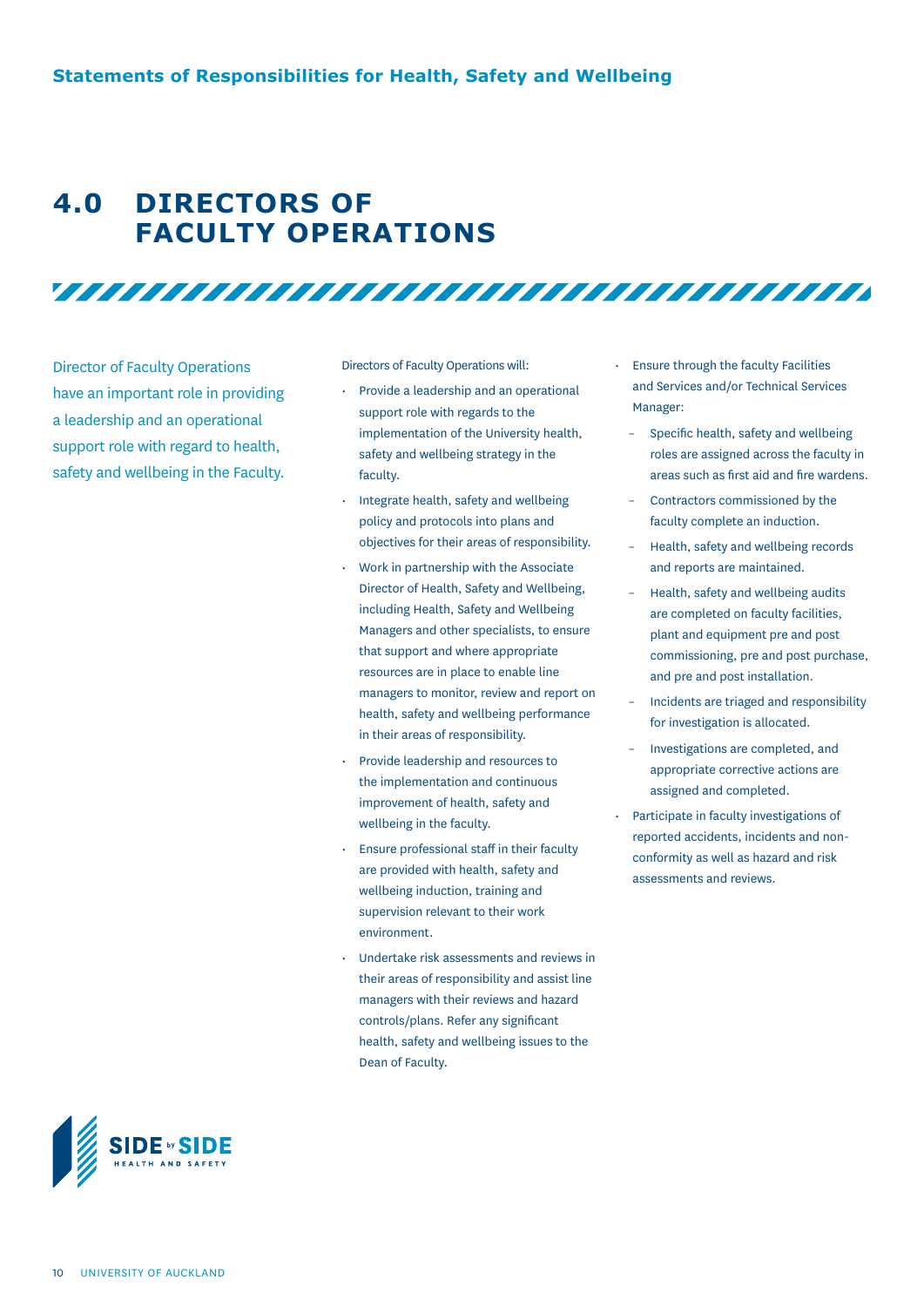### **5.0 LINE MANAGERS AND ACADEMIC LEADERS**

including Academic Supervisors, Research Supervisors, Research Group or Institute Leaders and Principal Investigators

All staff with line management responsibilities have an important role in setting performance standards for their specific area of responsibility and of monitoring these standards on an on-going basis.

#### **5.1**

Aside from those staff with specific health, safety and wellbeing responsibilities, all staff with line management responsibilities including research group, programme and course/module leaders, have an important role in setting performance standards for their specific area of responsibility and of monitoring these standards on an ongoing basis. They should ensure that risk assessments in their area are completed, that staff are aware of them and that staff are aware of and adhere to all relevant safety policies and arrangements.

#### **5.2**

For the purposes of health, safety and wellbeing:

- The term 'line manager' refers to anyone working at the University of Auckland and who guides or controls research, teaching, budget, workspace or people (staff, visiting researchers or contractors).
- The term 'academic leader' refers to anyone who is in charge of a student or group of students on behalf of the University of Auckland at any given time. This term is not location-specific and includes all elements of a teaching or supervision programme.

#### **5.3**

In practice, to ensure effective management of health, safety and wellbeing within their remit, Academic Heads of School (Department)/Directors of Service delegate the implementation of the following dayto-day tasks to academic leaders and line managers. This is assumed unless an alternative arrangement is agreed with the Academic Heads of School (Department)/ Directors of Service and written down as part of the teaching and/or research documentation.

#### **5.4**

Line Managers and Academic Leaders in particular, will:

- Ensure that risk assessments in their area are carried out (the actual writing can be delegated as detailed in the risk assessment protocol).
- Approve the risk assessments.
- Ensure that identified control measures are implemented and continue to be effective.
- Ensure that the risk assessment is recorded, regularly reviewed, updated and shared with affected people. If the people, processes or activities involved change, or if an accident (including ill-health), incident (including near misses) or nonconformity occurs, the risk assessment should be reviewed immediately.
- Ensure that staff and students within their remit receive induction, training, resource (including time), advice and support, and are supervised until deemed competent.
- Raise any issues of non-compliance through their line management structure.
- Apply and implement our Health, Safety and Wellbeing Policy, protocols and local arrangements.
- Ensure that where the need for health surveillance is identified in a risk assessment, staff within their remit are referred to the occupational health provider and, where required, attend appointments.
- Ensure a risk assessment is carried out using appropriate confidentiality if staff or students approach them regarding a condition affecting health.
- Ensure that all staff and students have the appropriate personal protective equipment and wear/use it.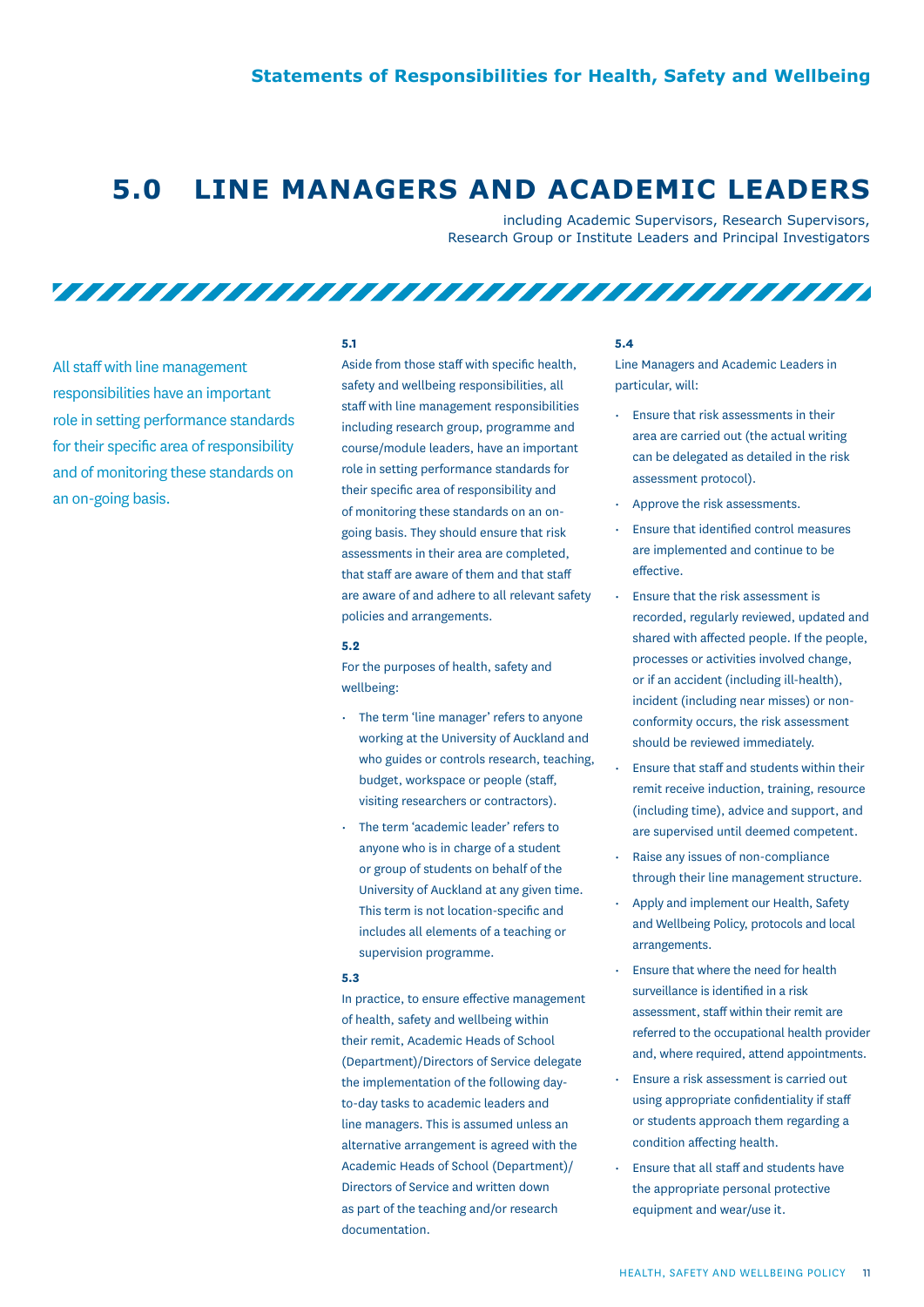### **5.0 LINE MANAGERS AND ACADEMIC LEADERS (CONT.)**

#### **5.5**

Line Managers and Academic Leaders in charge of research projects and other research-related activities will:

- Ensure that risk assessments take place at the planning stage of any research proposal, are regularly reviewed, kept upto-date as the research proceeds, and any changes are shared with all involved.
- Ensure that staff and students within their remit receive induction, training, resource (including time), advice and support, and are supervised until deemed competent.

Raise any issues of non-compliance through their line management structure.

- Apply and implement our Health, Safety and Wellbeing Policy, protocols and local arrangements.
- Ensure that where the need for health surveillance is identified in a risk assessment, staff within their remit are referred to the occupational health provider and, where required, will attend the referral meetings.
- Ensure that when students (graduate and postgraduate) undertake paid 'work' for the University (e.g. demonstrations/ tutorials) they are classed as staff, and are managed rather than supervised and given extra support and training.
- Ensure a risk assessment is carried out using appropriate confidentiality if staff or students approach them regarding a condition affecting health.
- Ensure that all staff and students have the appropriate personal protective equipment and wear/use it.

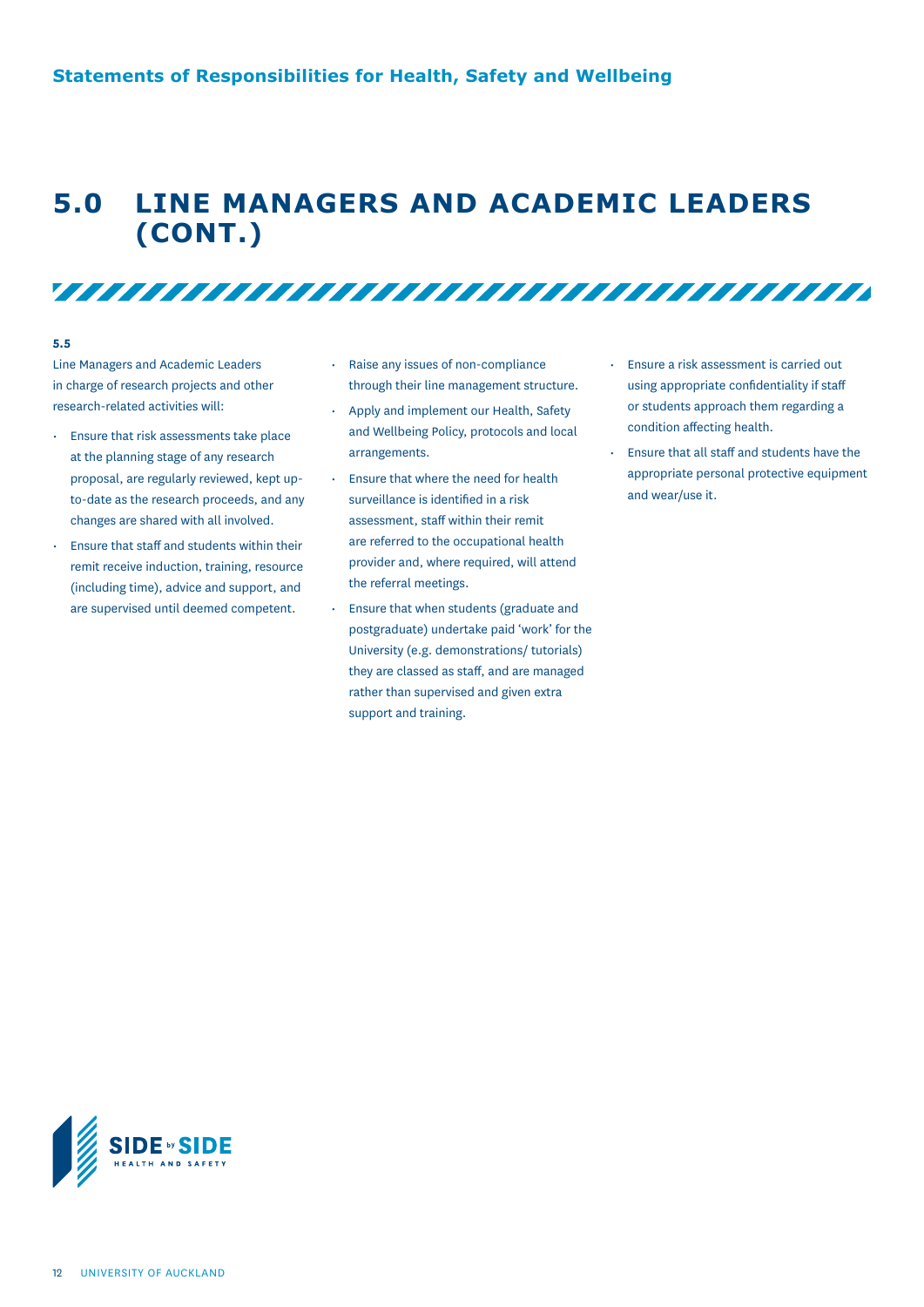### **6.0 ALL STAFF**

#### **6.1**

All staff have a responsibility for their own health, safety and wellbeing, and that of others who may be affected by their work, research or study and their acts or omissions. All staff have the right not to proceed with any activity if they feel, on reasonable and objective grounds, it poses a danger to their safety or that of others and they must immediately raise their concerns with their line manager.

All staff have a responsibility for their own health, safety and wellbeing, and that of others who may be affected by their work or study and their acts or omissions.

#### **6.2**

Staff contributions on Health, Safety and Wellbeing matters are encouraged as they inform current practice and on-going improvements and developments.

#### **6.3**

#### Staff will:

- Take reasonable care of themselves and others, cooperate with the University on health, safety and wellbeing matters, and ensure that their acts or omissions do not adversely affect others.
- Carry out their work, research and study safely and in accordance with this policy, protocols, local arrangements and any relevant legislation.
- Not interfere with or misuse anything provided for health, safety and wellbeing.
- Not undertake activities or bring in plant or equipment that may affect the fabric or services of the building or the estate in any way, without prior written agreement from Property Services.
- Make themselves aware and follow the contents of this policy and the protocols on the website:
	- **www.auckland.ac.nz/en/about/theuniversity/how-university-works/policyand-administration/health-and-safety.html**
- Bring any breaches of this policy or the protocols to the attention of their line manager and/or Health, Safety and Wellbeing Manager.
- Follow the requirements of the risk assessment and any arrangements set out locally.
- Familiarise themselves with and adhere to local emergency procedures including how to raise the alarm.
- If emergency alarms sound, guide people to the nearest emergency exit and tell them to leave the building taking notice of the fire wardens, and not re-enter until instructed to do so.
- If someone becomes unwell or has an accident, call a first aider and/or notify a line manager.
- Use local arrangements to report workrelated accidents (including ill-health), incidents (including near misses), nonconformities or fires as soon as possible using the systems in place.
- Notify their line manager to ensure suitable controls to protect them are put in place (e.g. Assistance Register) if they have a condition affecting health which may be caused by, or made worse by, work activities. Alternatively they may notify the Associate Director, Health, Safety and Wellbeing (this information will be treated with appropriate confidentiality).
- Undertake health, safety and wellbeing training and induction, as required.
- Ensure that all appropriate personal protective equipment is worn/used, as required.
- Report any unsafe or unhealthy working conditions or any faults in any equipment to the Academic Heads of School (Department)/Directors of Service (or their delegated nominee).
- Report any faults concerning health, safety and wellbeing in buildings or building fabric, to the Staff Service Centre Ext: 86000 without delay.
- Not disturb an accident scene until clearance is authorised except in certain situations, including when persons or property are at risk.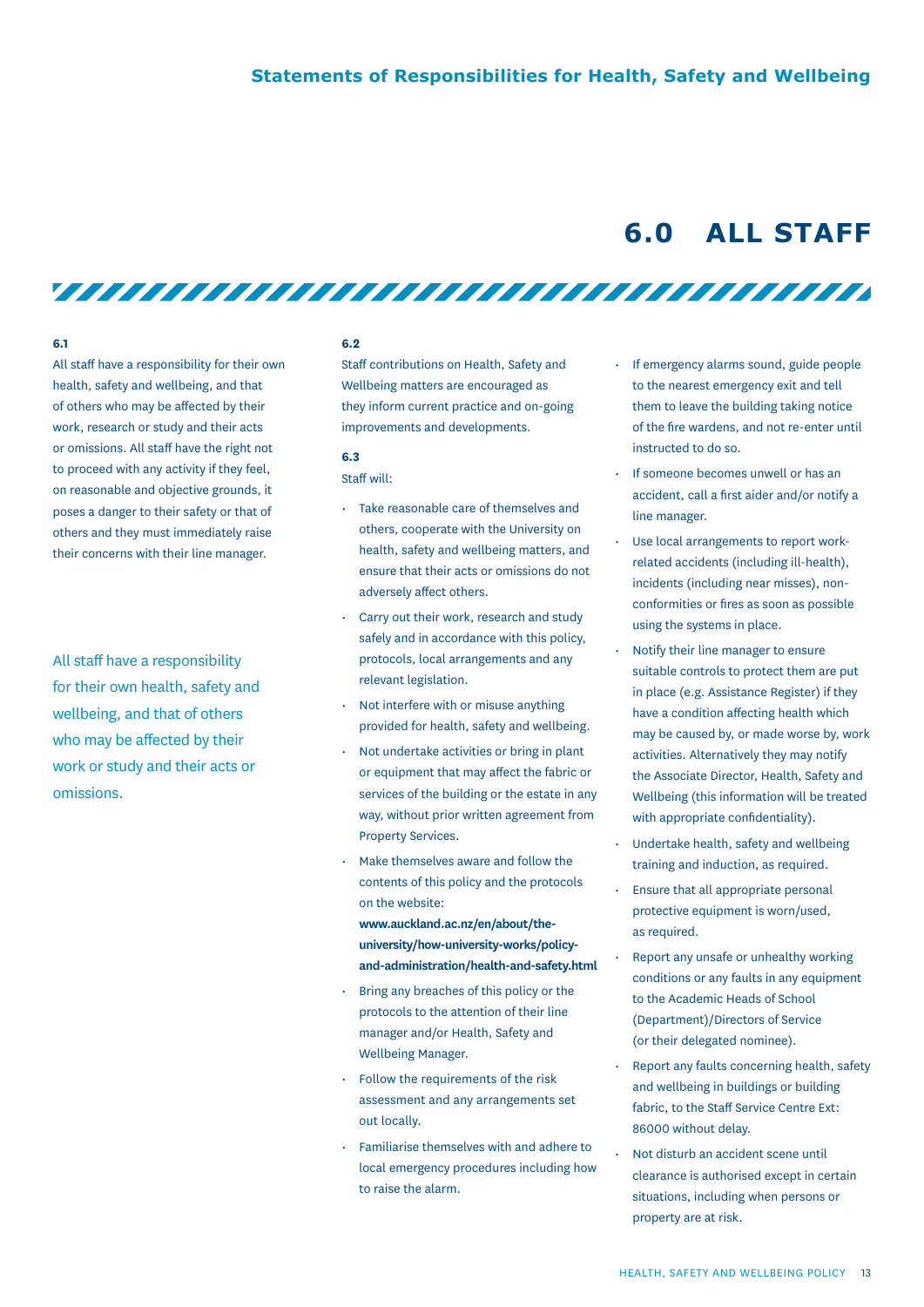### **7.0 ALL STUDENTS**

All students have the right not to proceed with any activity if they feel it poses a danger to their health, safety and wellbeing or that of others.

#### **7.1**

It is a condition of enrolment for students that they cooperate with the University with respect to health, safety and wellbeing. All students have the right not to proceed with any activity if they feel, on reasonable and objective grounds, it poses a danger to their health, safety and wellbeing or that of others and raise their concerns immediately with their academic leader or health, safety and wellbeing staff.

<u>TITTI TITTI TITTI TITTI TITTI TITTI TITTI TITTI TITTI TITTI TITTI TITTI TITTI TITTI TITTI TITTI TITTI TITTI TI</u>

#### **7.2**

Students will:

- Take reasonable care of themselves and others, cooperate with the University on health, safety and wellbeing matters, and ensure that their acts or omissions do not adversely affect others.
- Not interfere with or misuse anything provided for health, safety and wellbeing.
- Report any accidents (including ill-health), incidents (including near misses), nonconformities and damage to buildings or equipment as soon as possible to their academic leader, administration staff or health, safety and wellbeing staff. Incidents and concerns can also be reported via the Student Contact Centre.
- Notify their academic leader (lecturer/ tutor/supervisor) and/or contact appropriate support services to ensure suitable controls to protect them are put in place (e.g. Personal Emergency Evacuation Plan) if they have a condition affecting health which may be caused by or made worse by study activities. This information will be treated with appropriate confidentiality. If unsure who to notify, visit AskAuckland on www.askauckland.ac.nz.
- Undertake any health, safety and wellbeing training and induction required by University.
- Follow the requirements of risk assessments and any arrangements set out locally.
- Not disturb an accident scene until clearance is authorised except in certain situations, including when persons or property are at risk.
- Ensure that all appropriate personal protective equipment is worn/used, as required.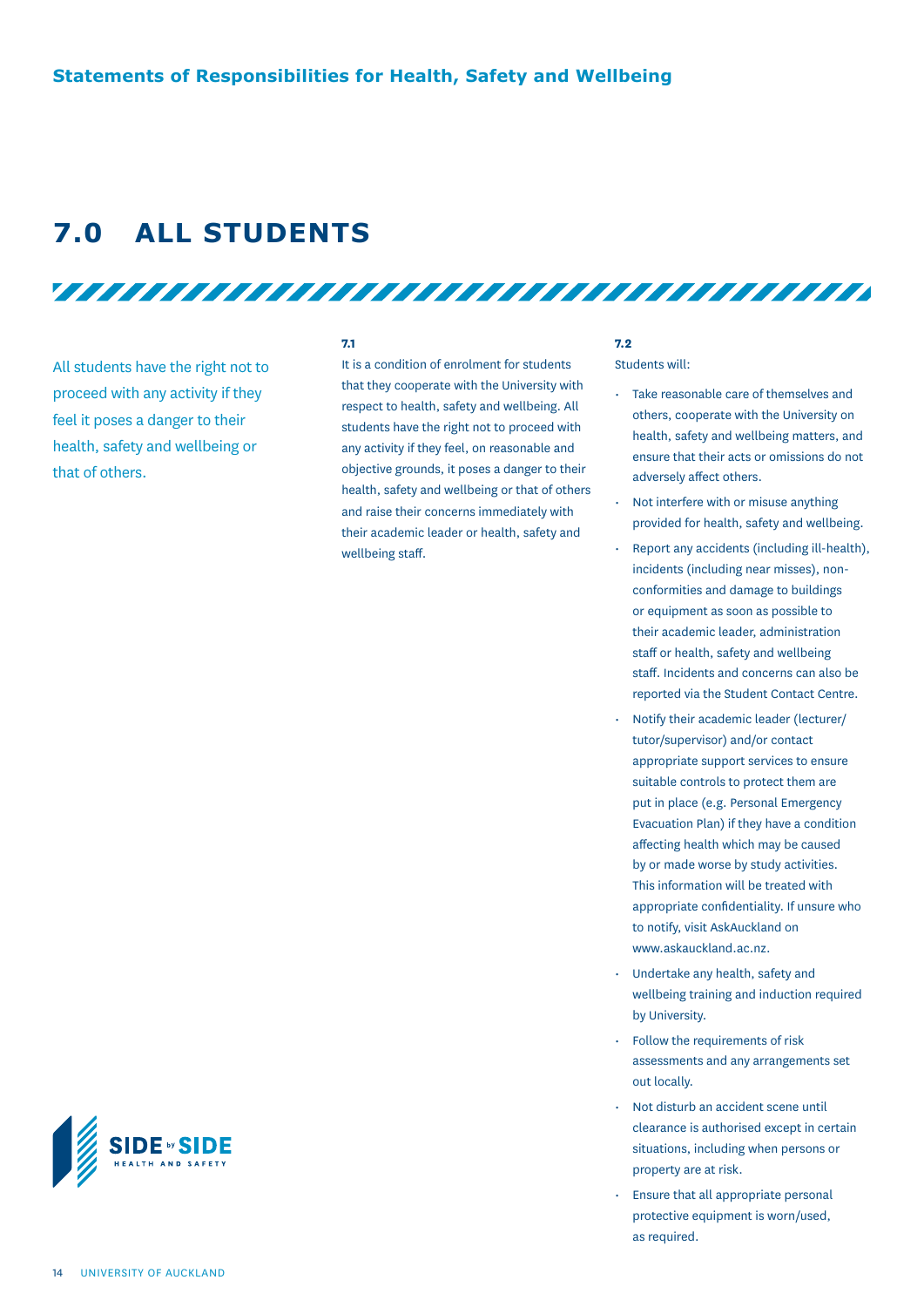# **8.0 DIRECTOR OF HUMAN RESOURCES AND ASSOCIATE DIRECTOR OF HEALTH, SAFETY AND WELLBEING**

Ensures that measures are taken to promote and enhance the health, safety and wellbeing culture through effective strategic partnerships at faculty, school (department) and service level.

#### **8.1**

In support of the Vice-Chancellor, the Director of Human Resources is authorised to take appropriate executive action to prevent serious harm to individuals and/or to the broader University Community and will:

<u>TITTI TITTI TITTI TITTI TITTI TITTI TITTI TITTI TITTI T</u>

- Act as the lead Senior Leadership Team (SLT) Director with responsibility for health, safety and wellbeing.
- Ensure that measures are taken to promote and enhance the health, safety and wellbeing culture through effective strategic partnerships at faculty, school (department) and service level.
- Take executive action where necessary to prevent serious harm to individuals and/or the broader University community.

#### **8.2**

The Associate Director of Health, Safety and Wellbeing reports to the Director of Human Resources and is responsible for the work of the Health, Safety and Wellbeing Services, and will:

- Lead the overall team to ensure integrated service delivery for health, safety and wellbeing.
- Ensure that systems for strategic policy development and management, communication, training and support, audit and monitoring are in place.
- Ensure that specialist support is available (in particular regarding fire safety, biological safety, laser safety and chemical safety).
- Oversee the development of University Health, Safety and Wellbeing Policy.
- Oversee the progress of protocols through the approved consultation process and approve them on behalf of the Health, Safety and Wellbeing Committee.
- Ensure implementation, monitoring and evaluation of this policy and protocols.
- Lead on the achievement of the accreditation process of health, safety and wellbeing management systems.
- Ensure that a service delivery strategy is developed and aligned with the University strategy.
- Ensure that reviews of the policy, protocols and accredited health, safety and wellbeing management systems are carried out regularly.
- Ensure systems are in place to respond to emergency situations and/or major incidents.
- Take executive action where necessary to prevent serious harm to individuals and/or the broader University community.
- Work in partnership with Deans/Directors, Vice-Chancellor's SLT leads and Academic Heads of School (Department)/Directors of Service.
- Ensure involvement of staff health, safety and wellbeing representatives as equal partners in delivering and implementing our health, safety and wellbeing objectives.
- Act as the representative of the University to external enforcement agencies and be the principal contact for these bodies.
- Ensure investigation of incidents and accidents, identifying root causes and remedial action.
- Ensure that monitoring processes are in place to ensure compliance with protocols.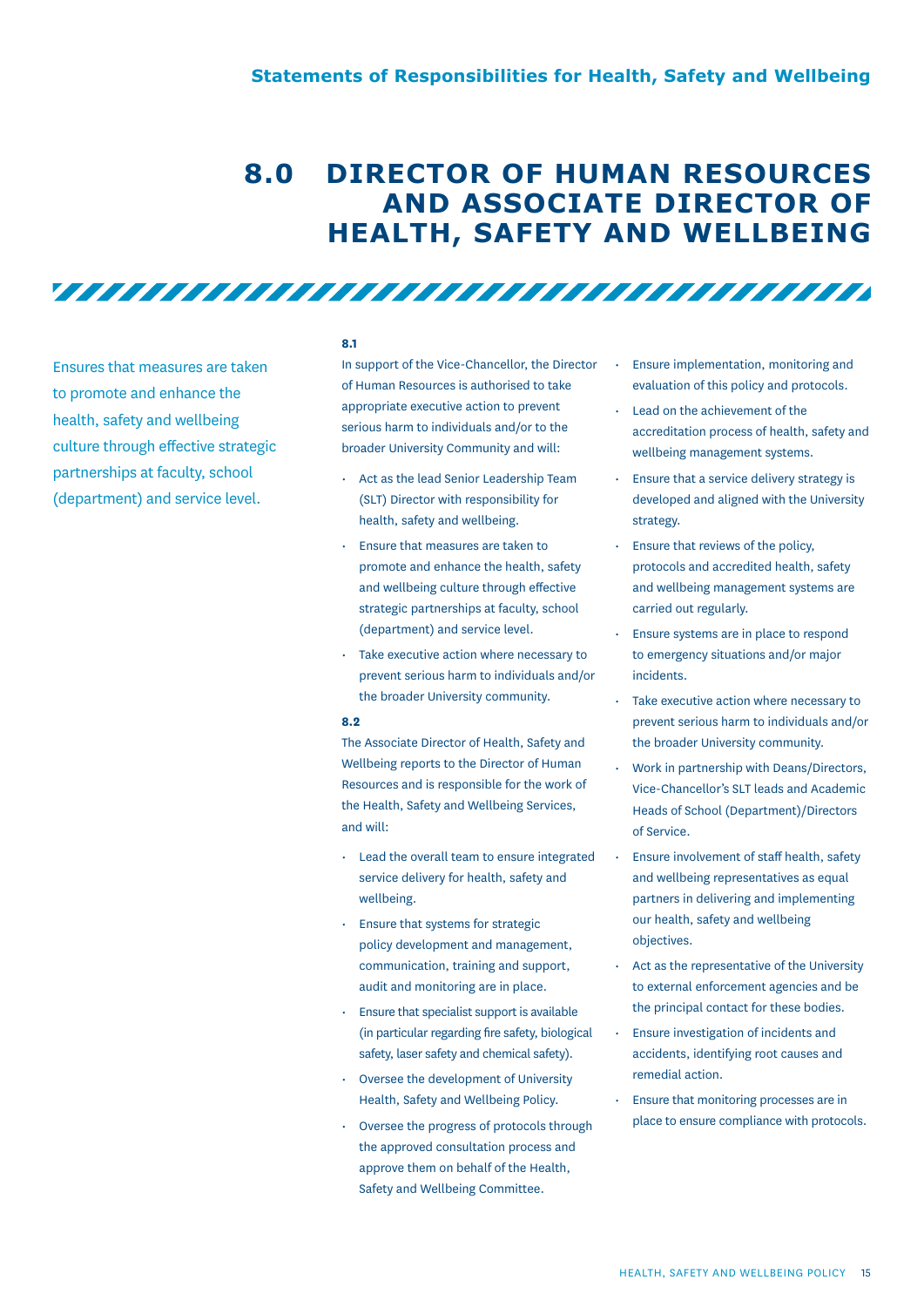### **9.0 DIRECTOR OF PROPERTY SERVICES**

<u>TAAN AHAAN AHAAN AHAAN AHAAN AHAAN AHAAN AHAAN AHAAN AHAAN AHAAN AHAAN AHAAN AHAAN AHAAN AHAAN AHAAN AHAAN AHA</u>

Ensure management systems and responsibilities are clearly defined for the provision of a safe estate infrastructure.

The Director of Property Services will:

- Ensure management systems and responsibilities are clearly defined for the provision of a safe estate infrastructure, including plant, life safety systems, fabric of buildings, roads, footways and external areas.
- Ensure that written agreements which identify all statutory obligations, roles and responsibilities, are in place and complied with for University-owned premises which are let or leased out.
- Ensure management systems are in place to monitor/evidence statutory compliance in premises not owned by the University but which house university staff or students.
- Work in partnership with the Associate Director of Health, Safety and Wellbeing to ensure that management arrangements are in place to meet landlord statutory duties and compliance testing for owner/ occupier buildings.
- Consider safety in design of the built environment and fabric of buildings in liaison with other services, such as disability services and equity office.
- Act as the Duty Holder as required by specific Protocols, e.g. Asbestos, Legionella, etc.
- Nominate and appoint specialist roles as required by specific Protocols.

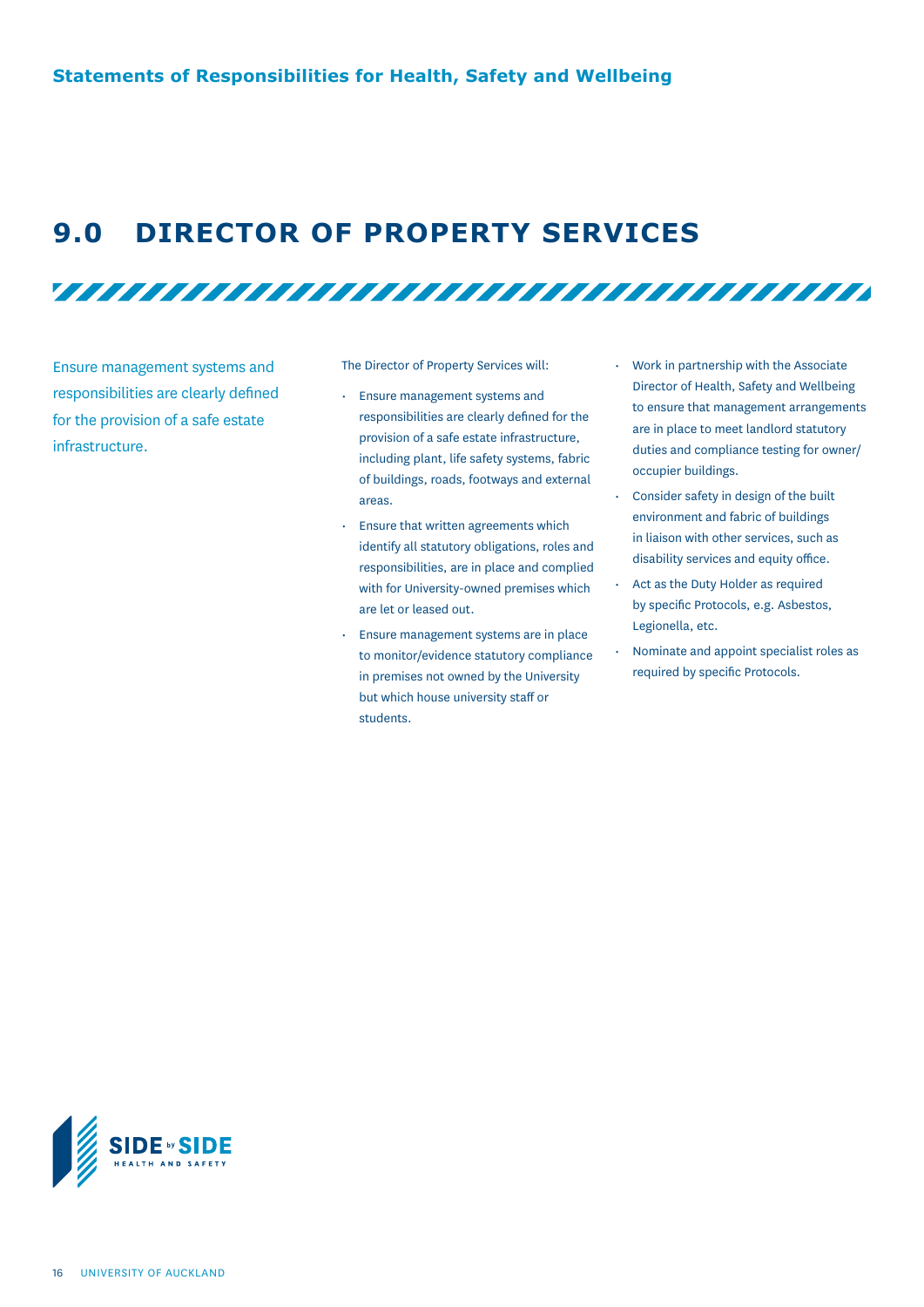### **10.0 HEALTH, SAFETY AND WELLBEING MANAGERS**

<u>TITTI TITTI TITTI TITTI TITTI TITTI TITTI TITTI TITTI TITTI TITTI TITTI TITTI TITTI TITTI TITTI TITTI TITTI TI</u>

Health, Safety and Wellbeing Managers will deliver health, safety and wellbeing leadership and problem-solving skills.

Health, Safety and Wellbeing Managers will:

- Provide proactive strategic and operational day-to-day support to Deans/ Directors and Academic Heads of School (Department)/Directors of Service through partnership working.
- Deliver health, safety and wellbeing leadership and problem-solving skills to ensure consistent development, translation and implementation of University health, safety and wellbeing protocols at faculty, school (department)/ service level.
- Develop faculty/service division action plans in partnership with the Dean/ Director, Academic Heads of School (Department)/Director of Service and Associate Director of Health, Safety and Wellbeing to ensure targets for improvement in health, safety and wellbeing management are achieved.
- Develop faculty/service division-level health, safety and wellbeing quality management systems and strategic coordination of risk assessment processes.
- Lead on local audits, training and the production of protocols as part of the central University team.
- Support effective faculty/service divisionlevel consultation on new University protocols in partnership with the Health, Safety and Wellbeing Representative(s).
- Lead and support the school (department)/service in the attainment of accreditation for the health, safety and wellbeing management system.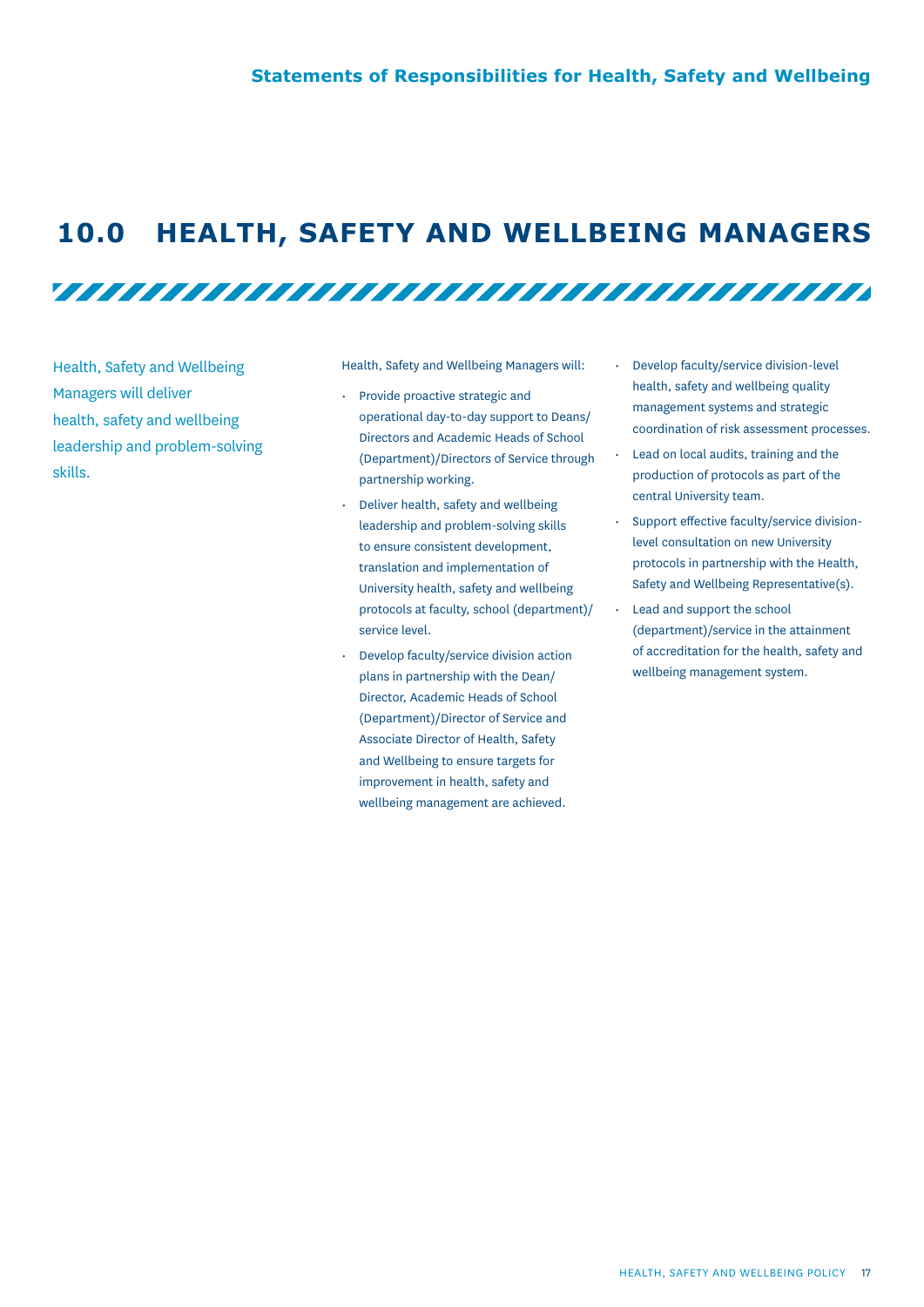### **11.0 FACILITIES AND SERVICES/TECHNICAL SERVICES MANAGERS**

Facilities and Services and Technical Services Managers provide an operational support role with regards to health, safety and wellbeing in the Faculty.

Facilities and Services/Technical Services Managers will:

- Establish faculty health, safety and wellbeing procedures and guidelines that align to the University Health, Safety and Wellbeing Policy and protocols. Ensure that these local provisions are communicated within the faculty.
- Coordinate health, safety and wellbeing compliance checks and fire evacuation drills.
- Provide health, safety and wellbeing reports and information to inform the faculty and as required University Health, Safety and Wellbeing Committees in an ex officio role.
- Responsible for managing health, safety and wellbeing and for the implementation and continuous improvement of health, safety and wellbeing for the Facilities and Services and Technical Services Teams in the faculty.
- Provide local support and guidance on implementation and translation of University health, safety and wellbeing policy and protocols in the faculty.
- Where explicitly delegated, ensure that:
	- Incidents are triaged and responsibility for investigation is allocated.
	- Investigations are completed, and appropriate corrective actions are assigned and completed.

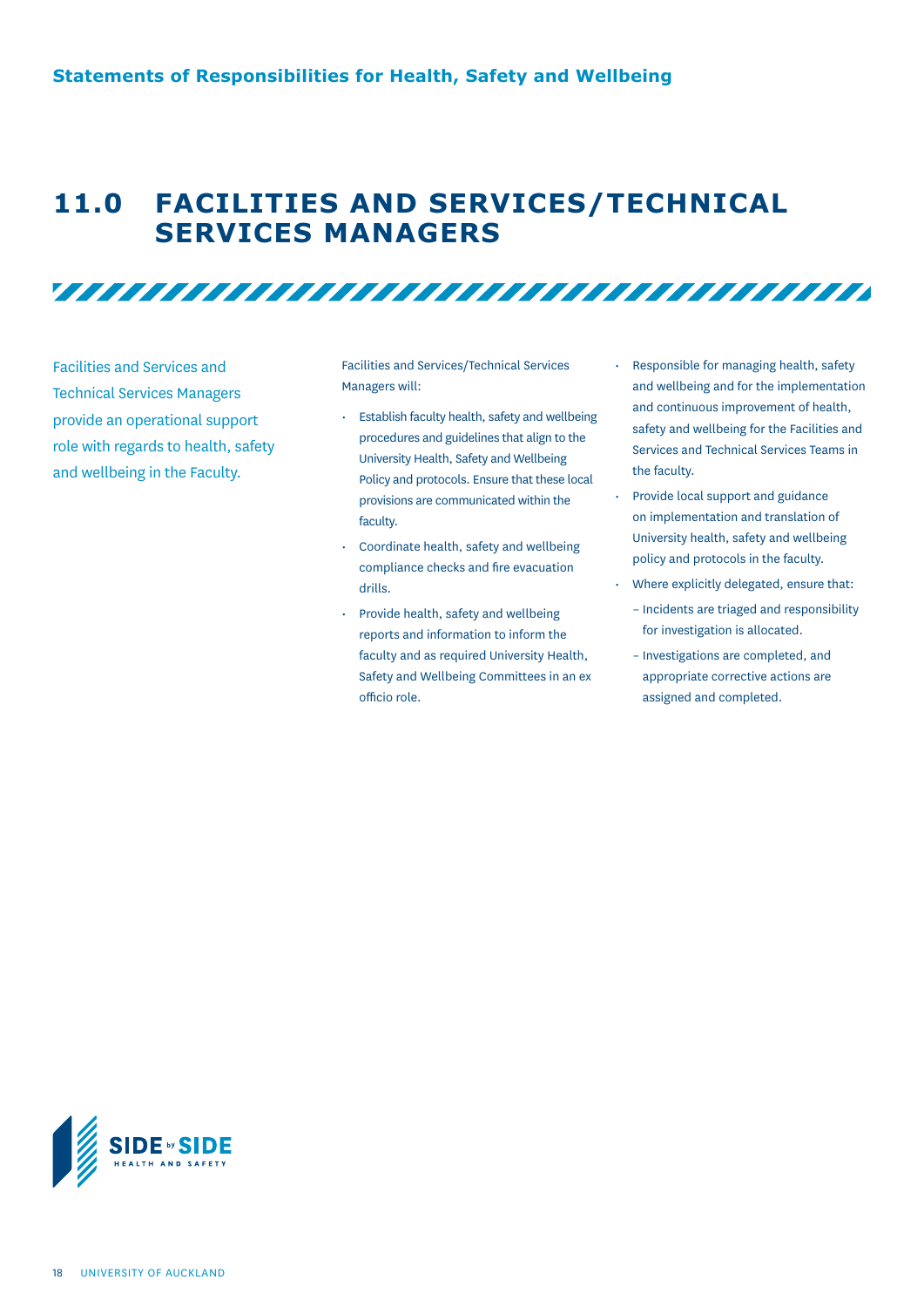# **12.0 DEPUTY VICE-CHANCELLOR (RESEARCH)**

<u>TITTI TITTI TITTI TITTI TITTI TITTI TITTI TITTI TITTI TITTI TITTI TITTI TITTI TITTI TITTI TITTI TITTI TITTI TI</u>

Act as the Licensed Operator for the University's Hazards Containment and Transitional Facilities.

Deputy Vice-Chancellor (Research) will:

- Assume overall legal responsibility for the University's containment/transitional facilities (as the licensed operator).
- Provide leadership and governance that supports and strengthens the adoption of the Biological Risk Management and Containment Protocol.
- Ensure sufficient resourcing and funding to support the service delivery model.
- Formally sign off the annual programme of internal inspection and review.
- Recognise exemplars of good practice and high performance levels.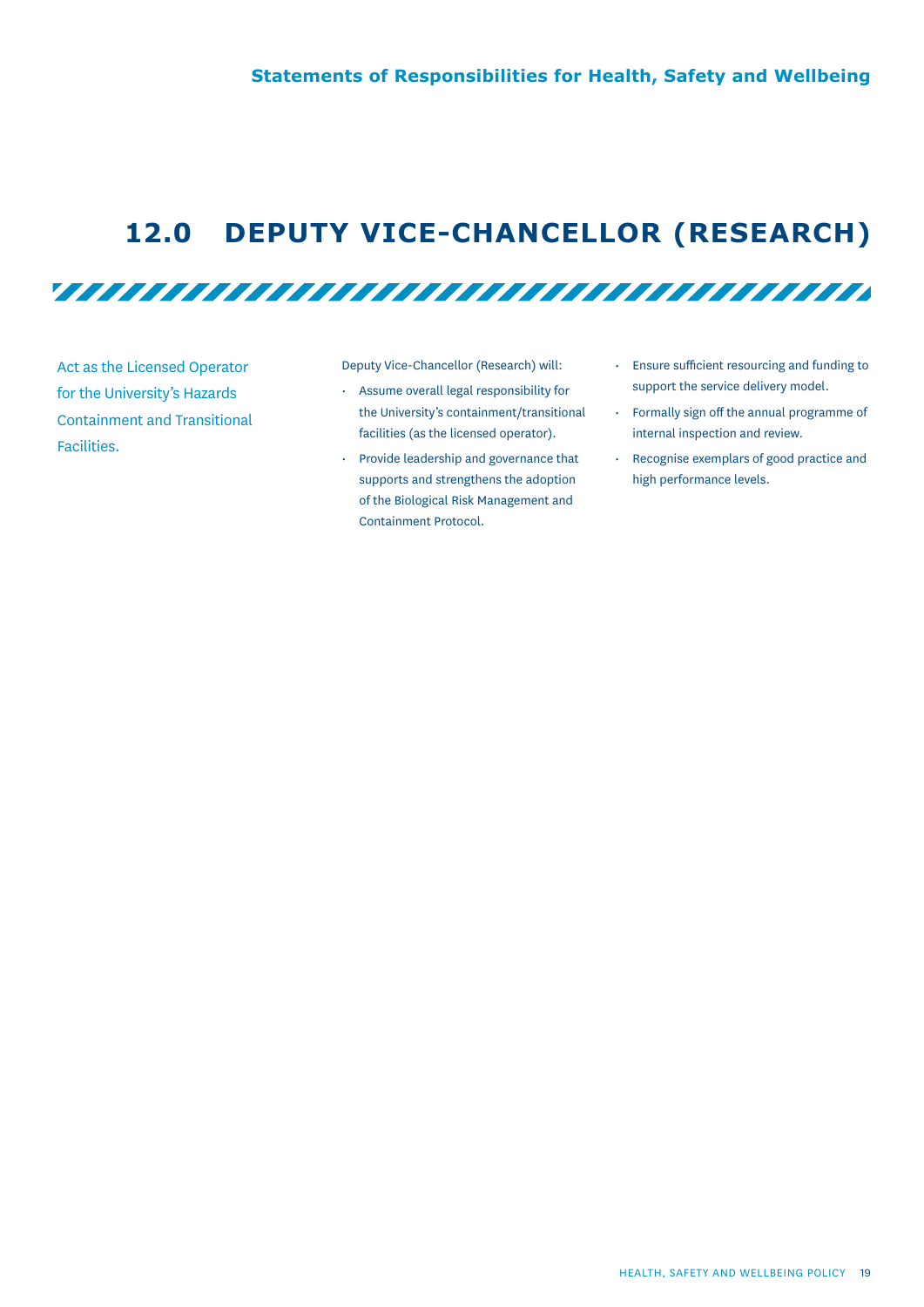### **12.1 HAZARDS AND CONTAINMENT MANAGER**

Act as the appointed Qualified Expert to advise the University for biological, chemical, genetically modified organisms and ionising/non-ionising radiation protection.

The Hazard Containment Manager will:

• Act as the appointed Qualified Expert to advise the University for biological, chemical, genetically modified organisms and radiation protection.

<u>TITTI TITTI TITTI TITTI TITTI TITTI TITTI TITTI TITTI TITTI TITTI TITTI TITTI TITTI TITTI TITTI TITTI TITTI TI</u>

- Lead on local audits, training and the production of protocols, as part of the central University team, for biological, chemical, genetically modified organisms and radiation protection.
- Ensure implementation of protocols for the use, authorisation, monitoring and disposal of sources of ionising radiation, genetically modified organisms and chemicals.
- Ensure investigation of ionising and nonionising radiation, biological, chemical, genetically modified organisms, incidents (including near misses), accidents (including ill health) and nonconformities, identifying root causes and remedial action.
- Approve the acquisition and use of restricted lasers, and maintain a register and protocol for their safe use.
- Ensure that appropriate advisory expertise is available and accessible to the University community.
- With the authority of the Associate Director Health, Safety and Wellbeing, act as the representative of the University to external enforcement agencies (Work Safe New Zealand, Ministry of Primary Industries, Environmental Protection Authority) and be the principal contact for these bodies.

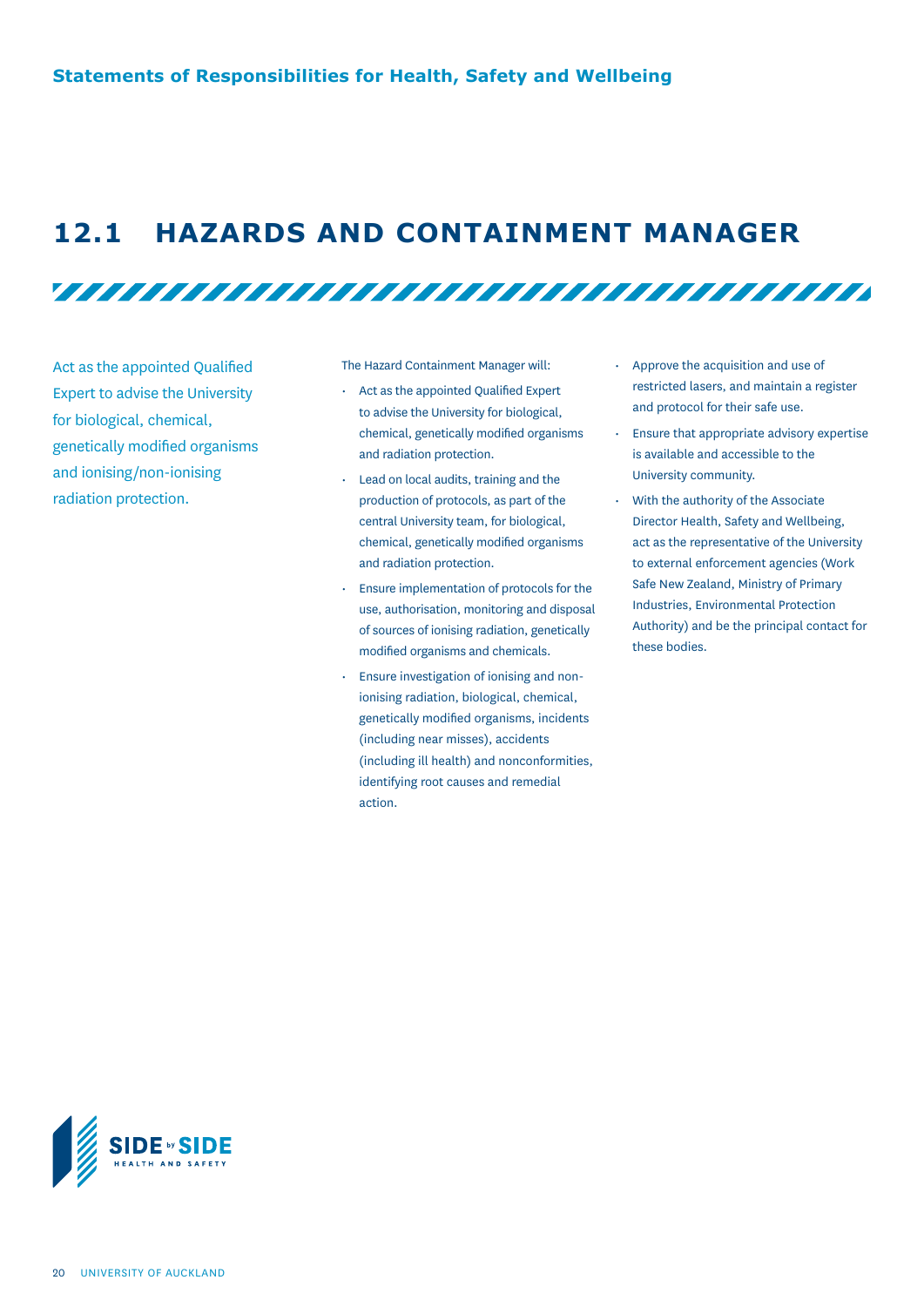### **13.0 HEALTH, SAFETY AND WELLBEING REPRESENTATIVES**

<u>TITTI TITTI TITTI TITTI TITTI TITTI TITTI TITTI TITTI TITTI TITTI TITTI TITTI TITTI TITTI TITTI TITTI TITTI TI</u>

We work in partnership with the health, safety and wellbeing representatives to achieve the required level of protection and compliance and to develop effective health, safety and wellbeing management practices. The health, safety and wellbeing representatives play a crucial role in representing all staff at the University of Auckland to help create a positive health, safety and wellbeing culture. This includes the development of the Health, Safety and Wellbeing Management System, consultation on policy, standards and procedures, actively participating in Health, Safety and Wellbeing Committees, and offering feedback.

They have a number of statutory functions including representing staff:

- In discussions with the University on safety or workplace health.
- In discussions with WorkSafe New Zealand or other enforcing authorities.
- Investigating hazards and dangerous occurrences; investigating complaints.
- Carrying out inspections of the workplace and inspecting relevant documents.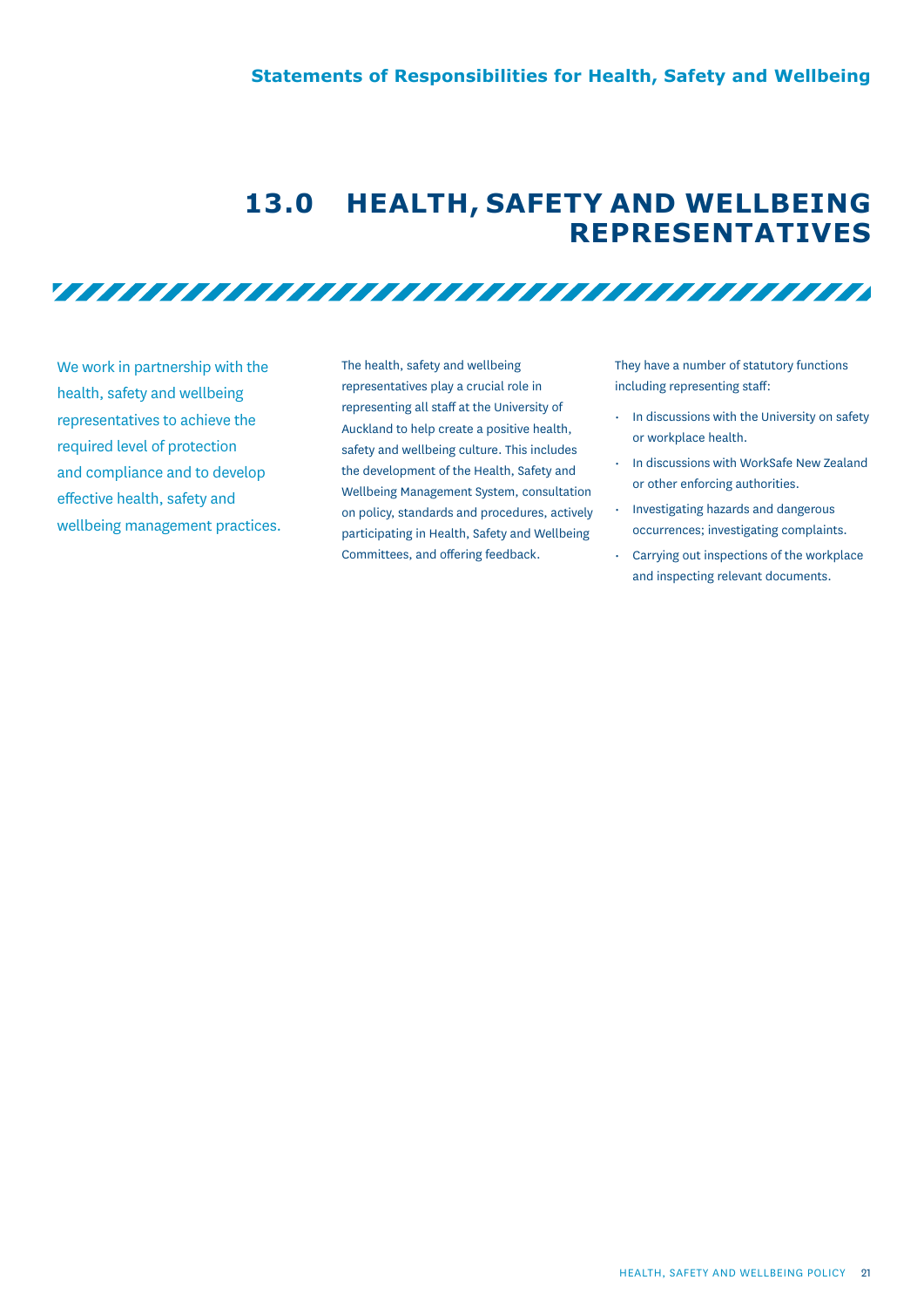### **14.0 STAFF WITH SPECIFIC HEALTH , SAFETY AND WELLBEING RESPONSIBILITIES**

<u>TITTI TITTI TITTI TITTI TITTI TITTI TITTI TITTI TITTI TITTI TITTI TITTI TITTI TITTI TITTI TITTI TITTI TITTI TI</u>

In practice, certain detailed duties may be delegated to officers who have the authority to act on behalf of the Dean of Faculty, Director of Service Division and/or Academic Head of School (Department) / Director of Service in specific capacities, namely:

- Health, Safety and Wellbeing Manager
- Hazards and Containment Manager
- Biological Safety Adviser
- Chemical Safety Adviser
- Radiation Safety Adviser
- Fire Wardens
- Event Management Compliance Officers
- First Aiders
- Building Wardens

**Note:** This is an indicative, versus definitive, list of roles.

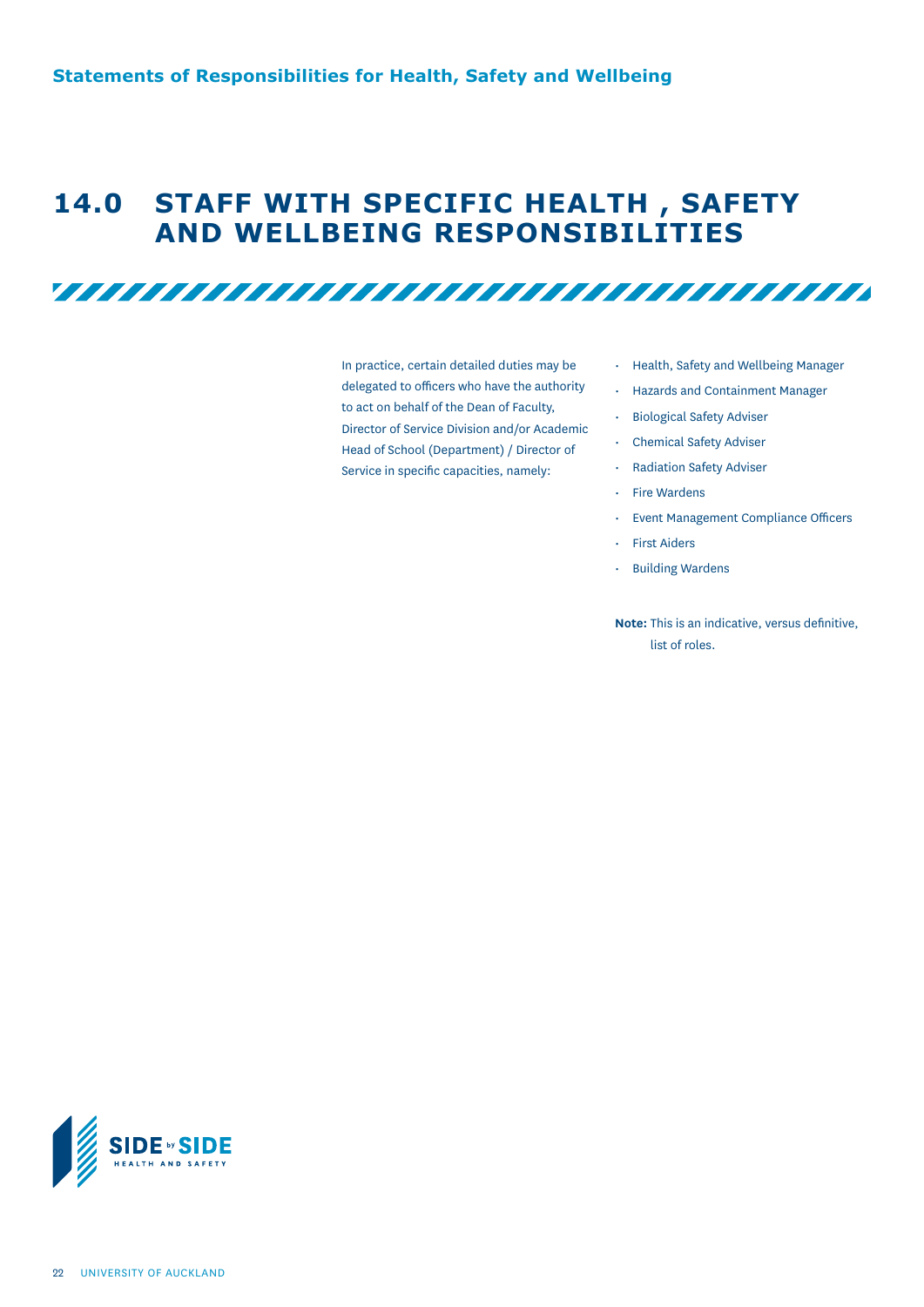# **GOVERNANCE AND ORGANISATION**

**Outline Diagram of Health, Safety and Wellbeing Governance and Organisation**

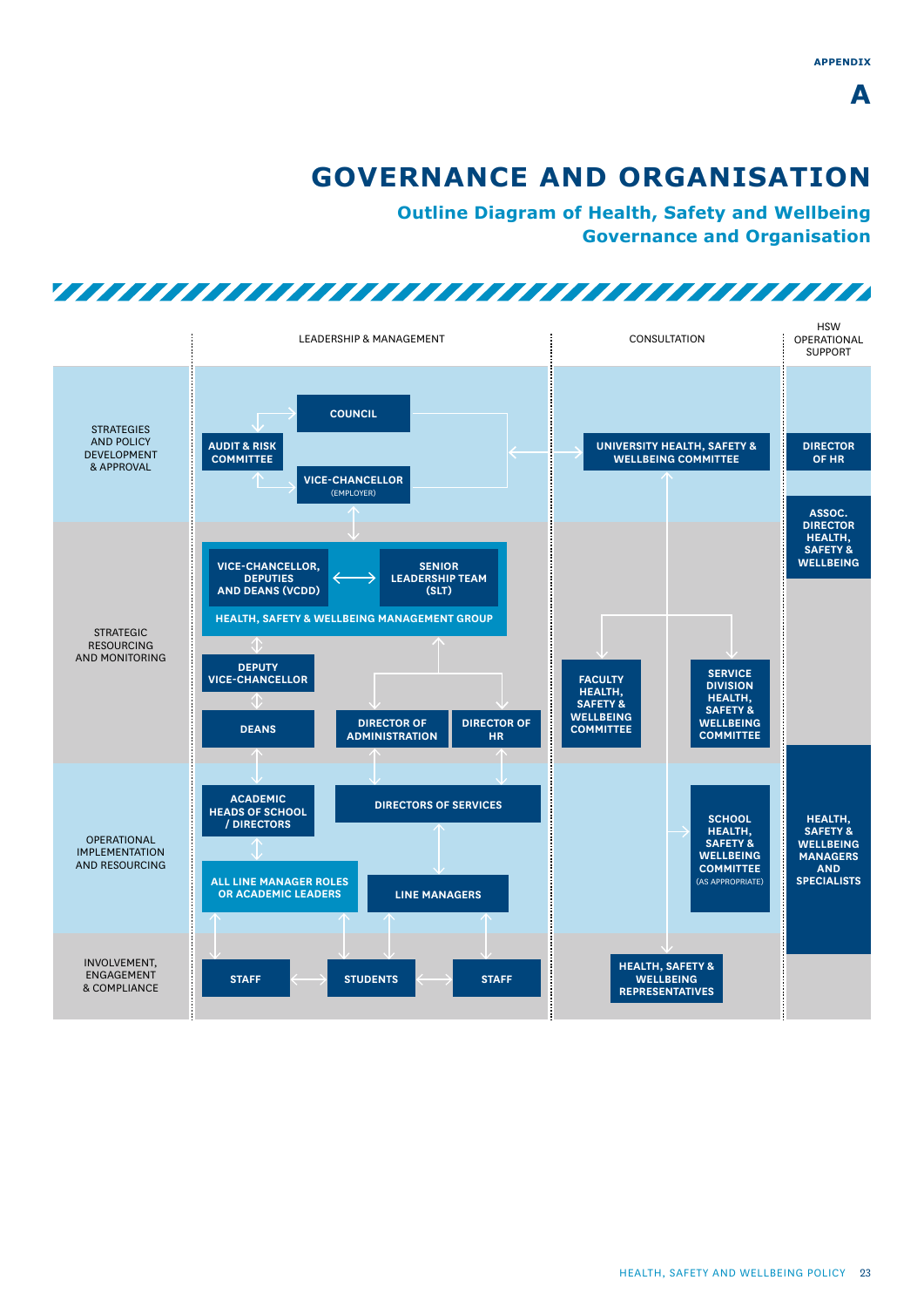**B**

# **POLICY AND PROTOCOL DELEGATION**

**Outline Diagram of Delegation for the Development and Approval of Health, Safety and Wellbeing Policy, Protocol, Strategy and Plans**





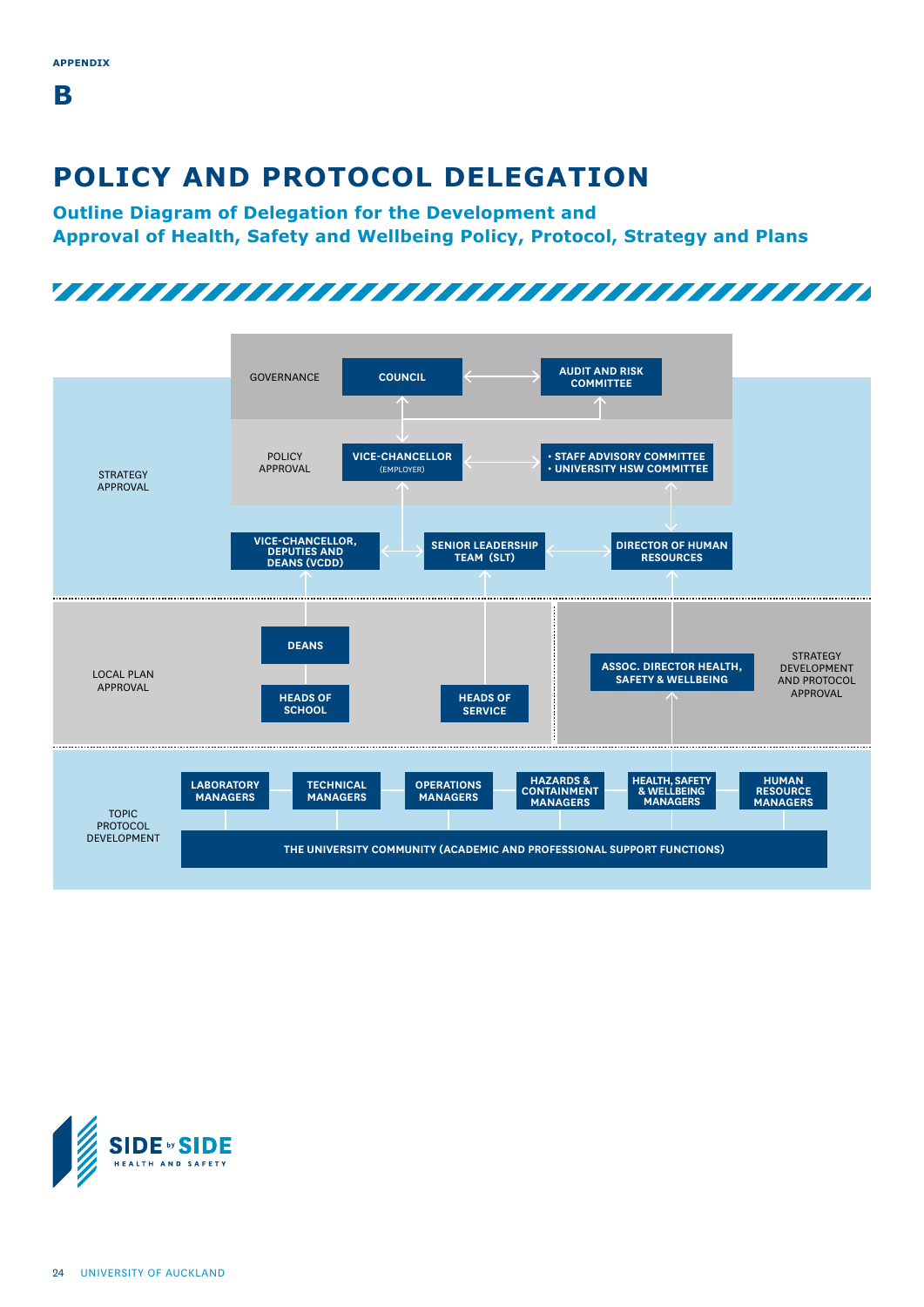# **POLICY AND PROTOCOL STRUCTURE**

**Outline Diagram of the Health, Safety and Wellbeing Management System (Based upon AS/NZS 4801; OHSAS 18001; AS/NZS ISO 45001)**

# 

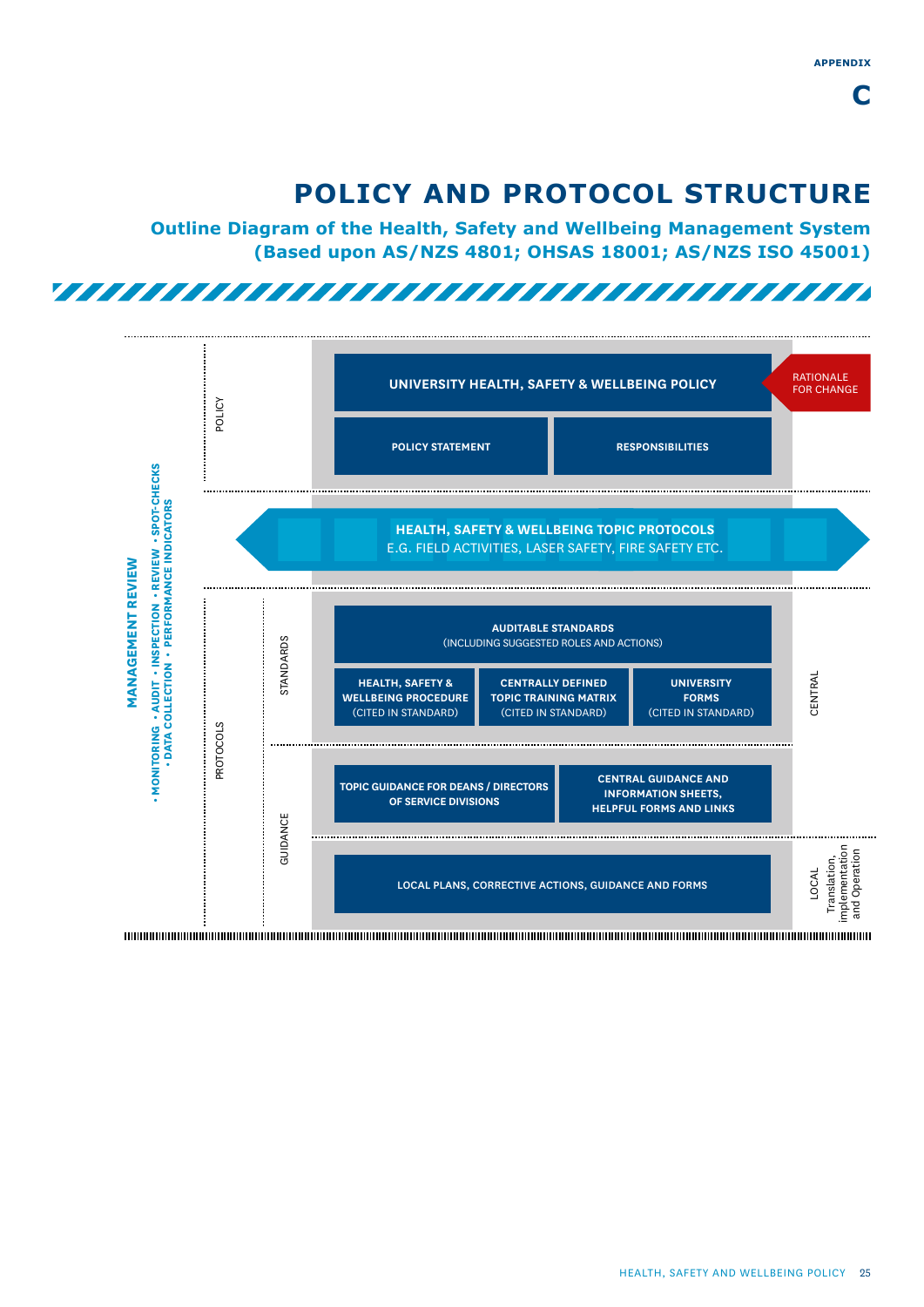### **GLOSSARY OF TERMS**

| <b>TERM</b>                                                     | <b>MEANING</b>                                                                                                                                                                                                                                                   |
|-----------------------------------------------------------------|------------------------------------------------------------------------------------------------------------------------------------------------------------------------------------------------------------------------------------------------------------------|
| <b>ACCIDENT</b>                                                 | An incident which has given rise to injury, ill health or fatality.                                                                                                                                                                                              |
| <b>CONTROL</b>                                                  | An item or action designed to remove a hazard or reduce the risk from it.                                                                                                                                                                                        |
| <b>CORRECTIVE ACTION</b>                                        | The steps that are taken to remove the cause or causes of an existing non-conformity or other<br>undesirable situation. Corrective actions address actual problems. In general, the corrective<br>action process can be thought of as a problem solving process. |
| <b>HAZARD</b>                                                   | Anything that has the potential to cause harm (injury or ill-health) or damage to property or<br>equipment in connection with a work activity.                                                                                                                   |
| <b>HEALTH, SAFETY AND WELLBEING</b><br><b>MANAGEMENT SYSTEM</b> | A set of plans, actions and procedures to systematically manage health, safety and wellbeing<br>at the university. i.e.                                                                                                                                          |
|                                                                 | · Provision of a health, safety and wellbeing workplace and the prevention/reduction of illness<br>and injury equally for employees and contractors.                                                                                                             |
|                                                                 | · Identification of workplace hazards, assessment and control of all risks.                                                                                                                                                                                      |
|                                                                 | • Active involvement in health, safety and wellbeing matters by managers, staff, students and<br>their representatives.                                                                                                                                          |
|                                                                 | · Provision of information and training for staff at all levels, so they can work safely.                                                                                                                                                                        |
|                                                                 | • Monitor, measure and review of the implementation of the HSMS.                                                                                                                                                                                                 |
| <b>INCIDENT</b>                                                 | Any unplanned event resulting in, or having a potential for injury, ill health, damage or other<br>loss. (An incident may also be termed a "near-miss", "close call" or "dangerous occurrence").                                                                 |
| <b>NON-CONFORMITY</b>                                           | A deviation from a procedure, a standard, specification or an expectation (A non-conformity<br>may also be termed a "Defect"). Non-conformities are classified as critical, major, or minor.                                                                     |
| <b>POLICY</b>                                                   | Policies establish key principles and values that govern decision-making at the University. They<br>define the University's position relative to a broad topic. Policies are mandatory, implementable<br>and applicable across the University.                   |
| <b>PROCEDURE</b>                                                | Procedures give detailed mandatory guidance on how a policy is to be implemented.                                                                                                                                                                                |
| <b>PROTOCOL</b>                                                 | Refer to Topic Protocol.                                                                                                                                                                                                                                         |
| <b>RISK</b>                                                     | The likelihood a hazard will cause harm (injury or ill health) and the degree of harm (consequence).                                                                                                                                                             |
| <b>RISK ASSESSMENT</b>                                          | The process of evaluating the risk(s) arising from a hazard(s), taking into account the adequacy<br>of any existing controls, and deciding whether or not the risk(s) is acceptable.                                                                             |
| <b>STANDARD</b>                                                 | Standards are specific to a particular technology or topic area. Standards are mandatory,<br>implementable and applicable across the University.                                                                                                                 |
| <b>TOPIC PROTOCOL</b>                                           | A system that explains how to manage a Health, Safety and Wellbeing subject, consisting<br>of a set of formal documents; standards, procedures, training matrices, guidance, forms,<br>monitoring documents, frequently asked questions.                         |
| SIDE DY SIDE                                                    | Each topic protocol supports the Health, Safety and Wellbeing Policy, and provides more<br>detail on a specific subject. See "Health, Safety and Wellbeing Topic Protocol" as indicated in<br>Appendix C.                                                        |
| <b>WORKPLACE</b>                                                | Any physical location in which work related activities are performed under the control<br>of the organisation.                                                                                                                                                   |